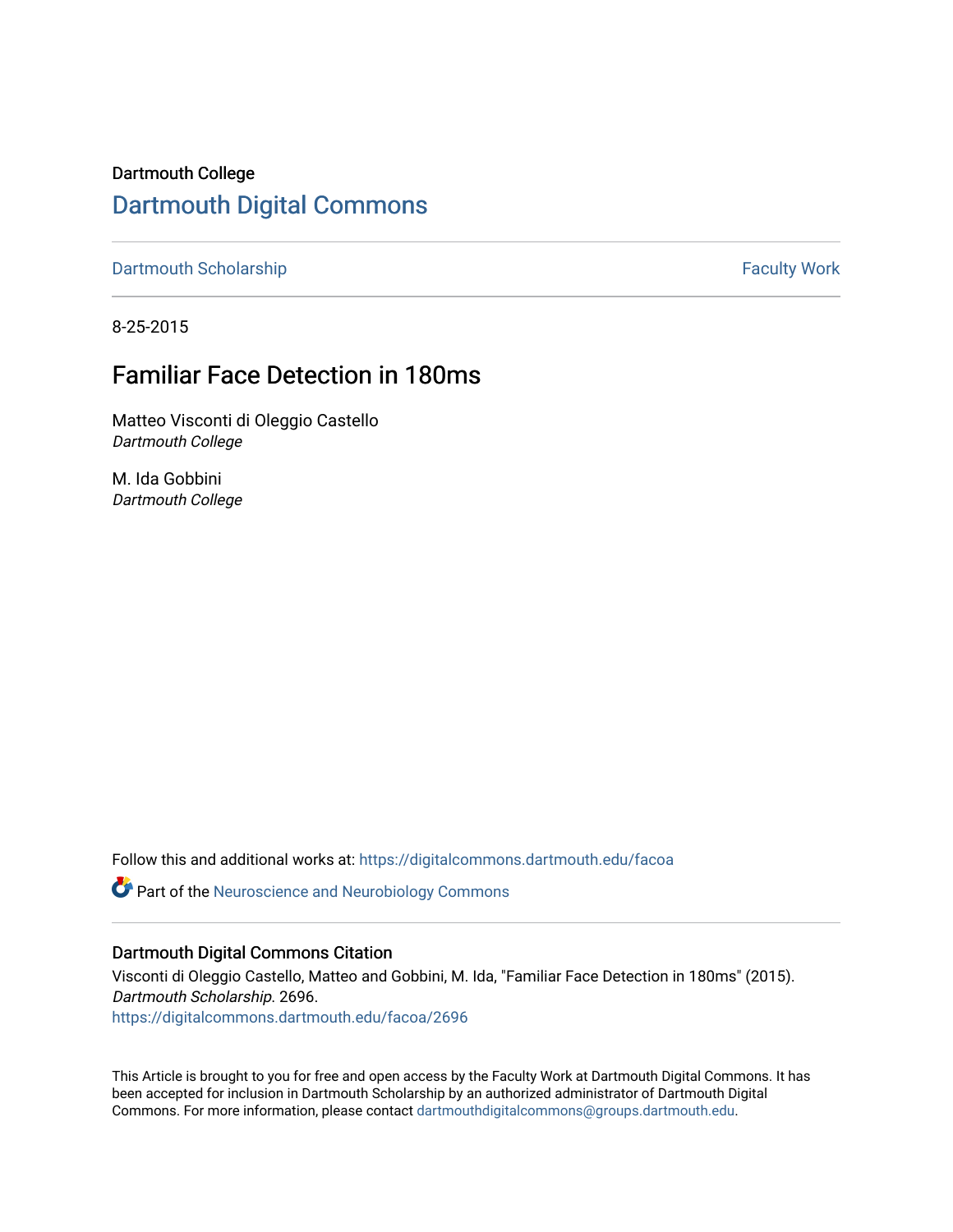

## **G** OPEN ACCESS

Citation: Visconti di Oleggio Castello M, Gobbini MI (2015) Familiar Face Detection in 180ms. PLoS ONE 10(8): e0136548. doi:10.1371/journal.pone.0136548

Editor: Adrian G Dyer, Monash University, AUSTRALIA

Received: February 21, 2015

Accepted: August 4, 2015

Published: August 25, 2015

Copyright: © 2015 Visconti di Oleggio Castello, Gobbini. This is an open access article distributed under the terms of the [Creative Commons Attribution](http://creativecommons.org/licenses/by/4.0/) [License](http://creativecommons.org/licenses/by/4.0/), which permits unrestricted use, distribution, and reproduction in any medium, provided the original author and source are credited.

Data Availability Statement: Data are available from Figshare: [http://dx.doi.org/10.6084/m9.figshare.](http://dx.doi.org/10.6084/m9.figshare.1489755) [1489755.](http://dx.doi.org/10.6084/m9.figshare.1489755)

Funding: The authors have no support or funding to report.

Competing Interests: The authors have declared that no competing interests exist.

<span id="page-1-0"></span>RESEARCH ARTICLE

# Familiar Face Detection in 180ms

#### Matteo Visconti di Oleggio Castello<sup>1</sup>, M. Ida Gobbini<sup>1,2</sup>\*

1 Department of Psychological and Brain Sciences, Dartmouth College, Hanover, New Hampshire, United States of America, 2 Dipartimento di Medicina Specialistica, Diagnostica e Sperimentale (DIMES), Medical School, University of Bologna, Bologna, Italy

\* mariaida.gobbini@unibo.it

## Abstract

The visual system is tuned for rapid detection of faces, with the fastest choice saccade to a face at 100ms. Familiar faces have a more robust representation than do unfamiliar faces, and are detected faster in the absence of awareness and with reduced attentional resources. Faces of family and close friends become familiar over a protracted period involving learning the unique visual appearance, including a view-invariant representation, as well as person knowledge. We investigated the effect of personal familiarity on the earliest stages of face processing by using a saccadic-choice task to measure how fast familiar face detection can happen. Subjects made correct and reliable saccades to familiar faces when unfamiliar faces were distractors at 180ms—very rapid saccades that are 30 to 70ms earlier than the earliest evoked potential modulated by familiarity. By contrast, accuracy of saccades to unfamiliar faces with familiar faces as distractors did not exceed chance. Saccades to faces with object distractors were even faster (110 to 120 ms) and equivalent for familiar and unfamiliar faces, indicating that familiarity does not affect ultra-rapid saccades. We propose that detectors of diagnostic facial features for familiar faces develop in visual cortices through learning and allow rapid detection that precedes explicit recognition of identity.

## Introduction

As social animals we rely on interaction with conspecifics for survival. The complexity of our brains might have stemmed from the processing demands of living in groups  $[1-3]$  $[1-3]$  $[1-3]$ . The face represents one of the most efficient means to convey and receive social information. The human visual system appears to be tuned to these informative stimuli. Indeed, Crouzet and colleagues demonstrated that the fastest reliable saccade to faces occurs with an extraordinarily short latency of 100ms [\[4](#page-15-0)], and showed that the visual system exploits low-level visual features specific to faces—carried by the amplitude spectrum of spatial frequencies  $[5]$  $[5]$ —to achieve these ultra-fast saccades.

However, while we glance at unfamiliar faces for signs of threat or interest—during brief interactions—we spend most of our time looking at the faces of our relatives, friends, and loved ones. Behavioral evidence suggests that familiar faces have a more robust representation in the brain [[6](#page-15-0)], strengthened and stabilized over the course of repeated interactions, with underlying distributed and specialized pathways for different aspects of face perception [\[7,8\]](#page-15-0). Moreover,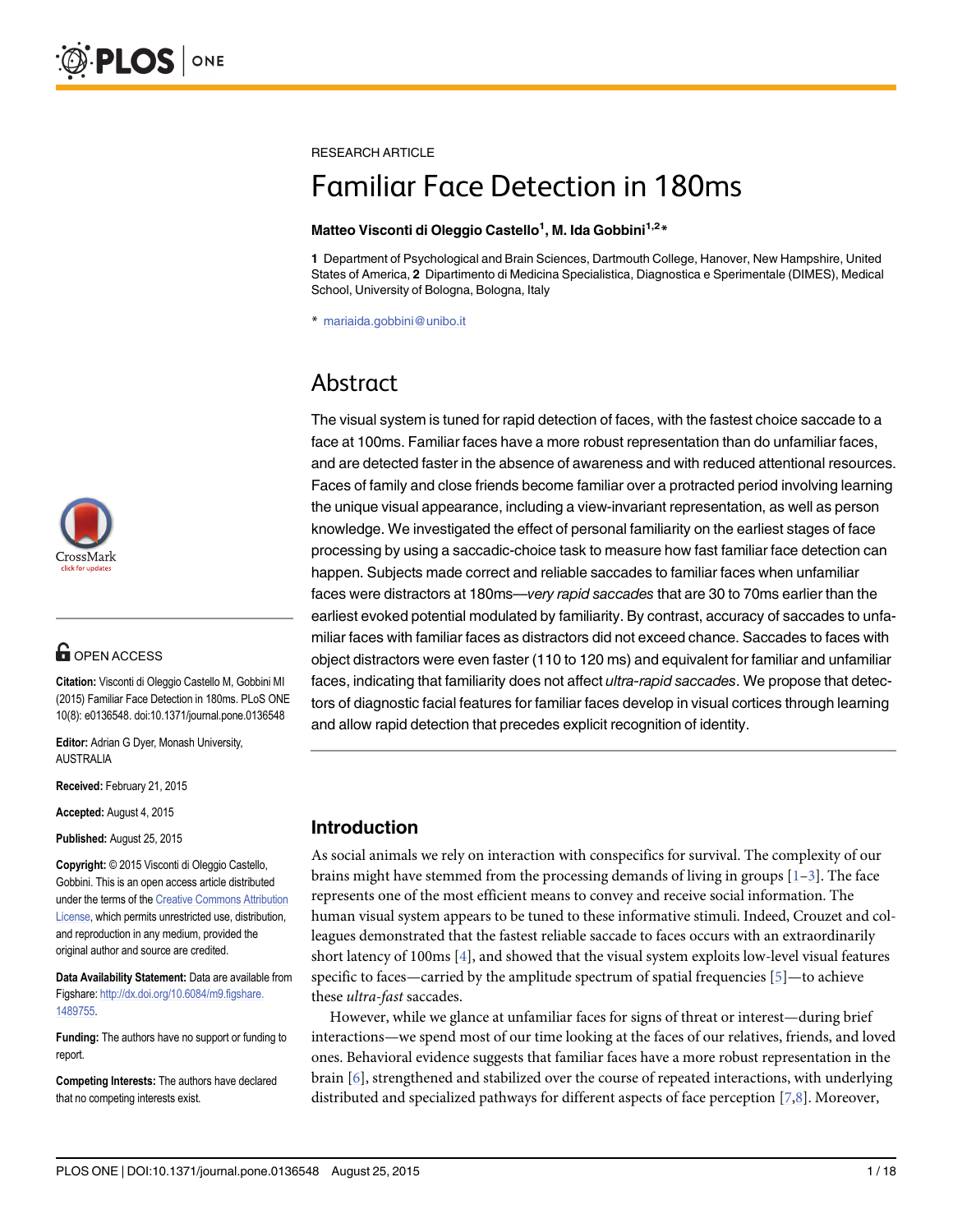<span id="page-2-0"></span>familiar faces are detected faster in the absence of awareness and with reduced attentional resources [[9\]](#page-15-0), suggesting that our visual system is tuned to learned features of familiar faces that facilitate detection before explicit recognition of identity.

Tuning to specific features of a face is already known to occur with facial expressions [[10\]](#page-15-0), but may be based on stereotypical features and could be due to innate mechanisms—they are universal across cultures  $[11]$  and even produced spontaneously by the congenitally blind  $[12]$ . Perceiving faces with expressions of emotion modulates potentials even earlier than the N170 [\[13](#page-15-0)], but modulation of the N170 by familiarity is inconsistent across studies [[14](#page-15-0)–[21](#page-16-0)]. The cortical pathway for processing facial expression might be different from that for identity, and there may even be a contribution from a subcortical pathway  $[22-25]$  $[22-25]$  $[22-25]$  $[22-25]$ . By contrast, familiarity for particular faces, such as relatives and friends, must be learned and is associated with its own distributed cortical system  $[7,26]$  $[7,26]$ . The earliest and consistent modulation of neural activity evoked by faces that shows an effect of familiarity occurs long after the earliest modulation that shows an effect of facial expression. Unlike facial expressions, the diagnostic features for overlearned familiar faces are idiosyncratic (cf. caricatures).

In this experiment, we tested the effect of the familiarity of faces on the performance of a saccadic choice task. Bias toward faces could be due to innate mechanisms. Using personal familiar faces can help us understand how learning shapes the visual system for fast, optimized processing of socially relevant stimuli. This task shows faster behavioral responses than do manual response tasks  $[4,5,27]$  $[4,5,27]$  $[4,5,27]$  $[4,5,27]$  $[4,5,27]$  $[4,5,27]$  $[4,5,27]$ . We wanted to investigate how fast familiar faces can be reliably detected. Unlike perception of facial expressions, fast detection of familiar faces relies on previous learning of specific features of a face and can, therefore, reveal the effect of familiarity on early stages of visual processing. We tested the saccadic reaction time for familiar faces with either objects or unknown faces as distractors. We reasoned that because low-level visual features appear to drive *ultra-fast* saccades to faces when objects are distractors, and these features are shared between familiar and unfamiliar faces, familiarity would not affect saccadic choice reaction time on this task. By contrast, the learned visual features that distinguish personally familiar faces should affect choice saccades between familiar and unfamiliar faces.

The minimum reaction time for reliably accurate saccades to a familiar face when the distractor was an unfamiliar face was 180ms, 30–70ms earlier than the earliest evoked potential that is modulated by familiarity, the N250  $[21]$ . We propose that these very fast saccades to familiar faces might be driven by detectors for diagnostic features associated with overlearned familiar faces. These detectors enable the visual system to select a familiar face before the representation of that face's identity is activated. As predicted, familiarity did not accelerate ultrafast saccades to faces when objects were distractors, which were reliably accurate at latencies shorter than 120ms, suggesting that these ultra-fast responses are driven by features that do not play a role in distinguishing familiar from unfamiliar faces.

### Methods

#### **Subjects**

Eight subjects (two sets of four friends who knew each other for more than a year) were recruited from the Dartmouth College community and seven of them participated in the experiment (three females overall, the eighth subject did not respond for the final experiment).

Previous experiments adopted between 4 and 12 participants to study the minimum reaction times with faces [[4,5\]](#page-15-0). We ran two pilot experiments with 4 participants each (these participants were not recruited for the final experiment on familiar face detection) and obtained comparable results to previous studies using the same unfamiliar faces and objects that Crouzet et al. [\[4\]](#page-15-0) employed in their experiment.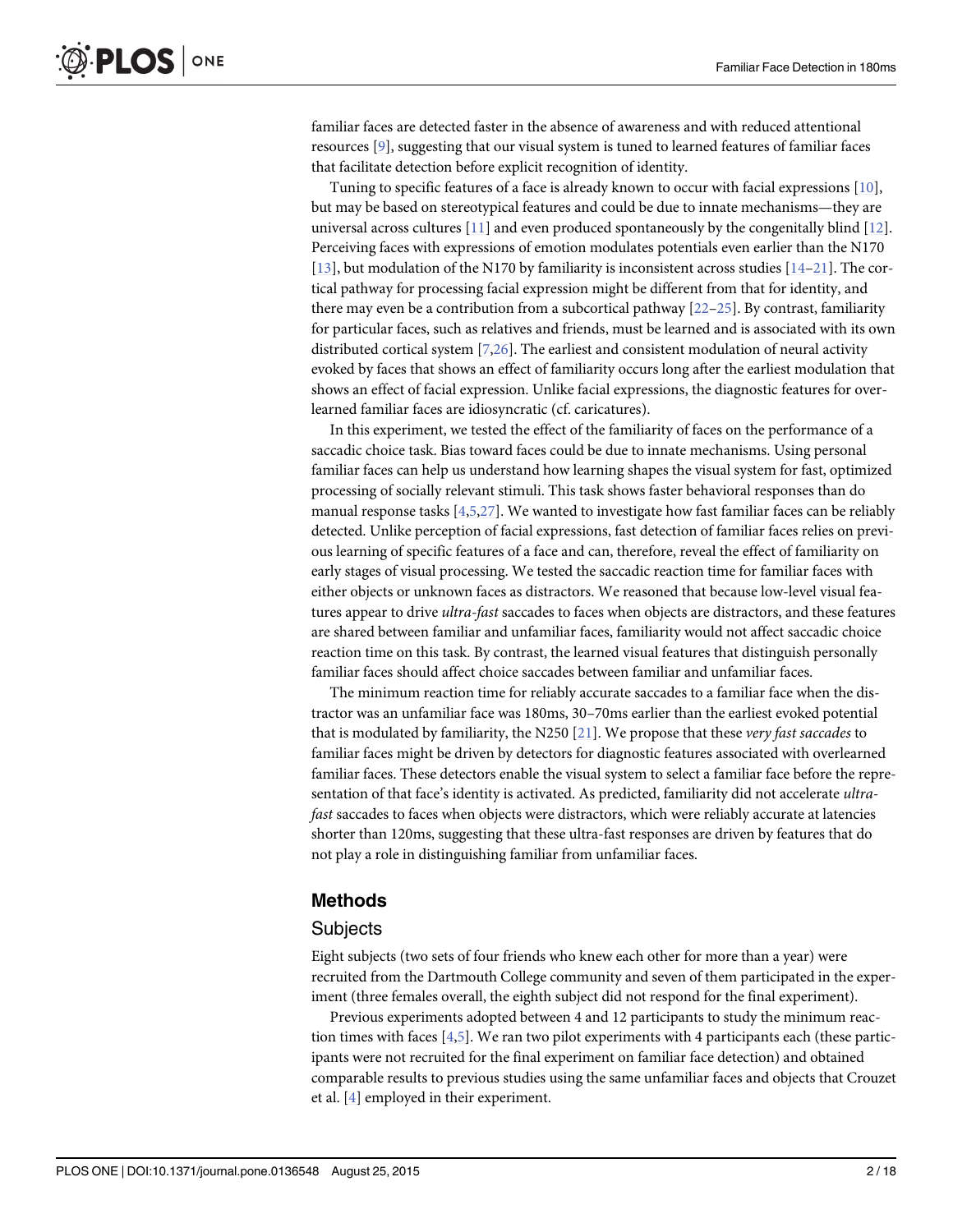## <span id="page-3-0"></span>Ethics Statement

All subjects gave written informed consent to use their pictures as stimuli and to participate in the experiment, which was approved by the local IRB committee (IRB protocol 21200, Department of Psychological and Brain Sciences, Dartmouth College, Hanover 03755, USA). The study was conducted according to the principles of the Declaration of Helsinki.

## Stimuli

For each subject we took pictures of the faces of three friends with three different head orientations (frontal view with direct gaze, and head turned approximately 40 degrees to the left and to the right with averted gaze). Thus, nine pictures (three identities with three head orientations) were used as familiar-face stimuli for each subject. We used three different images for each identity (familiar and unfamiliar) in three different orientations to prevent idiosyncratic responses to a single image. The choice of the image for target and distracter was random in order to minimize expectations of identity. Pictures of students taken at a different institution, the University of Vermont, with the same setting for the familiar faces served as unknown controls. Unknown-face stimuli depicted individuals with the same head and gaze orientation as the familiar stimuli (see Fig 1 for an example). For object stimuli, we took pictures of three objects (a boot, a cup, and an abacus) in three different orientations around their main axis. Thus, each category (Unknown Faces, Familiar Faces, Objects) had three different stimulus identities in three orientations. We matched all stimuli in average luminance (expressed in pixel intensity ranging from 0 to 255) and contrast, set to 128 and 40 respectively using the function *lumMatch* in the SHINE toolbox  $[4,28]$  $[4,28]$  $[4,28]$ . Stimuli were shown on a CRT screen set at a resolution of 800x600 pixels and an 85Hz refresh rate, at a distance of 50cm. The center of each image was 8.6 degrees from the fixation cross, and each stimulus subtended  $14x14$  degrees  $[4]$ .

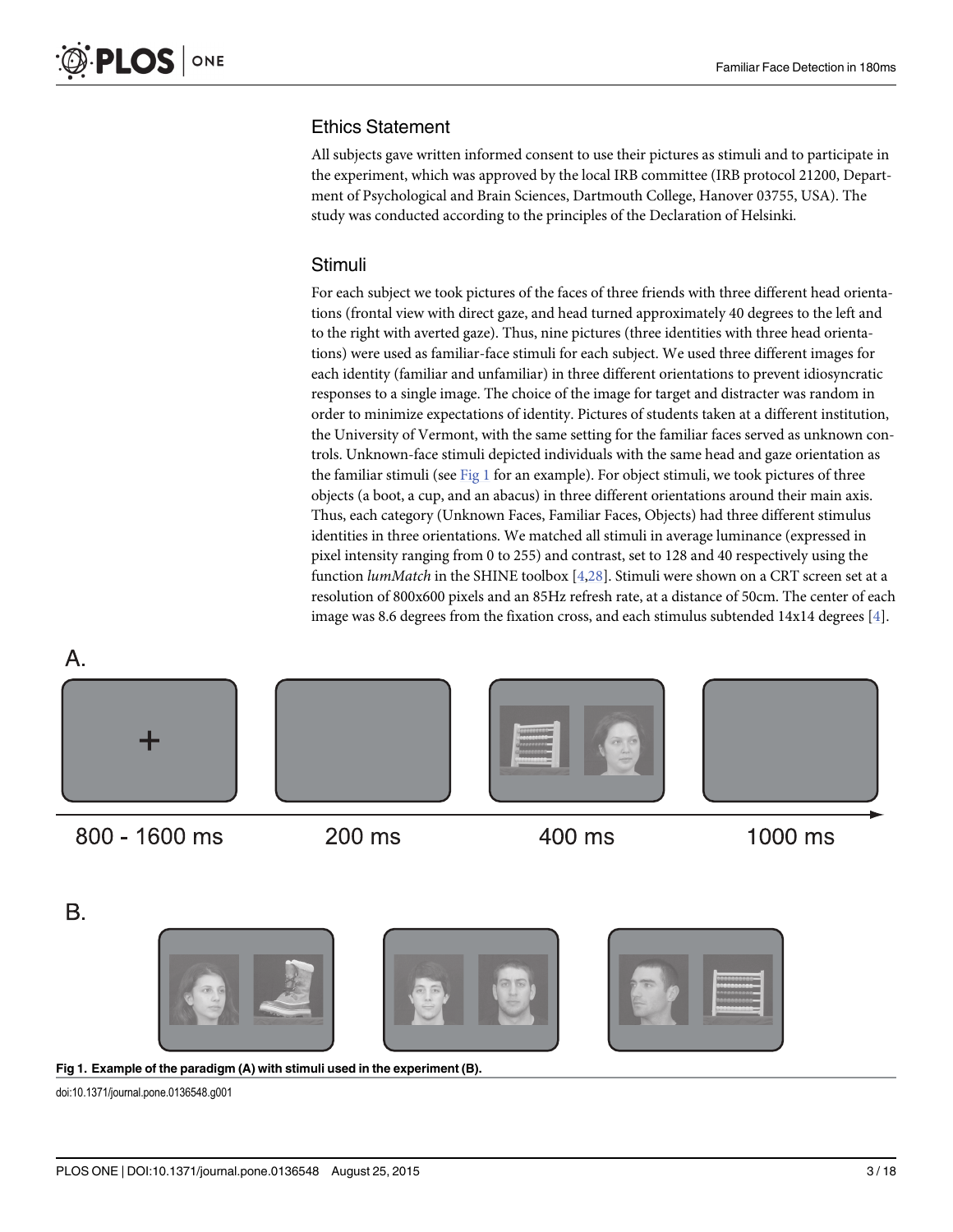<span id="page-4-0"></span>The average width and height of the objects and faces were 7.93 (SD: 1.75) and 10.47 (SD: 1.04) degrees respectively. The background was set to an average gray (128 mean pixel intensity).

### Paradigm

We adopted the saccadic-choice paradigm developed by Crouzet et al.  $[4,27]$  $[4,27]$  $[4,27]$  $[4,27]$ . Each trial started with a fixation cross that lasted between 800–1600ms, then followed by a 200ms blank screen. The two stimuli then appeared for 400ms, followed by a blank screen for 1000ms [[4\]](#page-15-0). [Fig 1](#page-3-0) shows the paradigm and an example of the stimuli used in the experiment.

The experiment was divided into six blocks randomized for each participant. At the beginning of each block the eye-tracker was calibrated and validated with a five-point calibration. In each block subjects had to make a saccade to stimuli belonging to one and only one category (Unknown Faces, Familiar Faces, or Objects), while distractors belonged to only one of the other categories, resulting in six target category by distractor category conditions. In half the trials the target was in the left hemifield. Each block consisted of 162 trials: we presented each possible combination of targets and distractors (9 unique target-images x 9 unique distractorimages = 81 trials) in both hemifields. Each image was shown 18 times in each block, and the order of the trials was randomized. Subjects practiced the paradigm before the experiment with a set of stimuli not used in the actual experiment (Faces and Houses). They took a small break between each block, and a longer break after the third one. Subjects performed the experiment with their chin on a chinrest. The experiment was coded in Psychtoolbox-3 [\[29\]](#page-16-0).

### Eye movement recordings and saccade detection

Eye-movements were recorded using an Eyelink 1000 Plus with a sampling rate of 1000Hz, tracking the right eye. Saccade detection was performed offline using custom MATLAB scripts as follows. First, we detected the direction of the saccade based on the first point where the xcoordinate of the eye-position crossed an image border. Then, as potential starting points we considered those where the velocity was greater than three standard deviations of the velocity in the period before stimulus onset (blank-period, 200ms). Among these points, we then selected as the saccade onset the one where the sign of the first derivative last changed, and remained constant until the coordinate crossed the image border [\[30\]](#page-16-0). To control for outliers, we rejected all trials where the start of the saccade occurred before 80ms from stimulus onset [\[5](#page-15-0)]. We also rejected trials in which subjects failed to maintain fixation for the first 80ms of the trial.

## Statistical analyses

We performed all statistical analyses in R (version 3.1.1,  $[31]$ ) using the *lme4* (version 1.1–7,  $[32]$  $[32]$ ), car (version 2.0–21,  $[33]$  $[33]$  $[33]$ ) and boot (version 1.3–11,  $[34]$ ) packages and custom-made functions. Plots were made with the *ggplot2* (version 1.0.0, [[35\]](#page-16-0)) package.

To detect the minimum reliably accurate Saccadic Reaction Time (SRT), we followed the analyses by Crouzet et al.  $[4]$  $[4]$ . We divided the time from stimulus onset into 10ms time-bins (left-inclusive, e.g., the 120ms time-bin contained saccades that started between 115ms and 124ms) and looked for those in which the number of correct trials was statistically higher than the incorrect ones, using a chi-square test at  $p < .05$  (Monte Carlo simulation, 2000 replications  $[36]$ . If we found five such consecutive time-bins, the first one was considered the minimum SRT  $[4]$  $[4]$ .

We analyzed SRTs and accuracies using Linear Mixed-Effects and Logit Mixed-Effects Models. These models cast the problem of statistical significance into a regression framework: one tests which variables significantly contribute to predicting the dependent variable. This presented several advantages compared to a standard ANOVA. First, it allowed us to account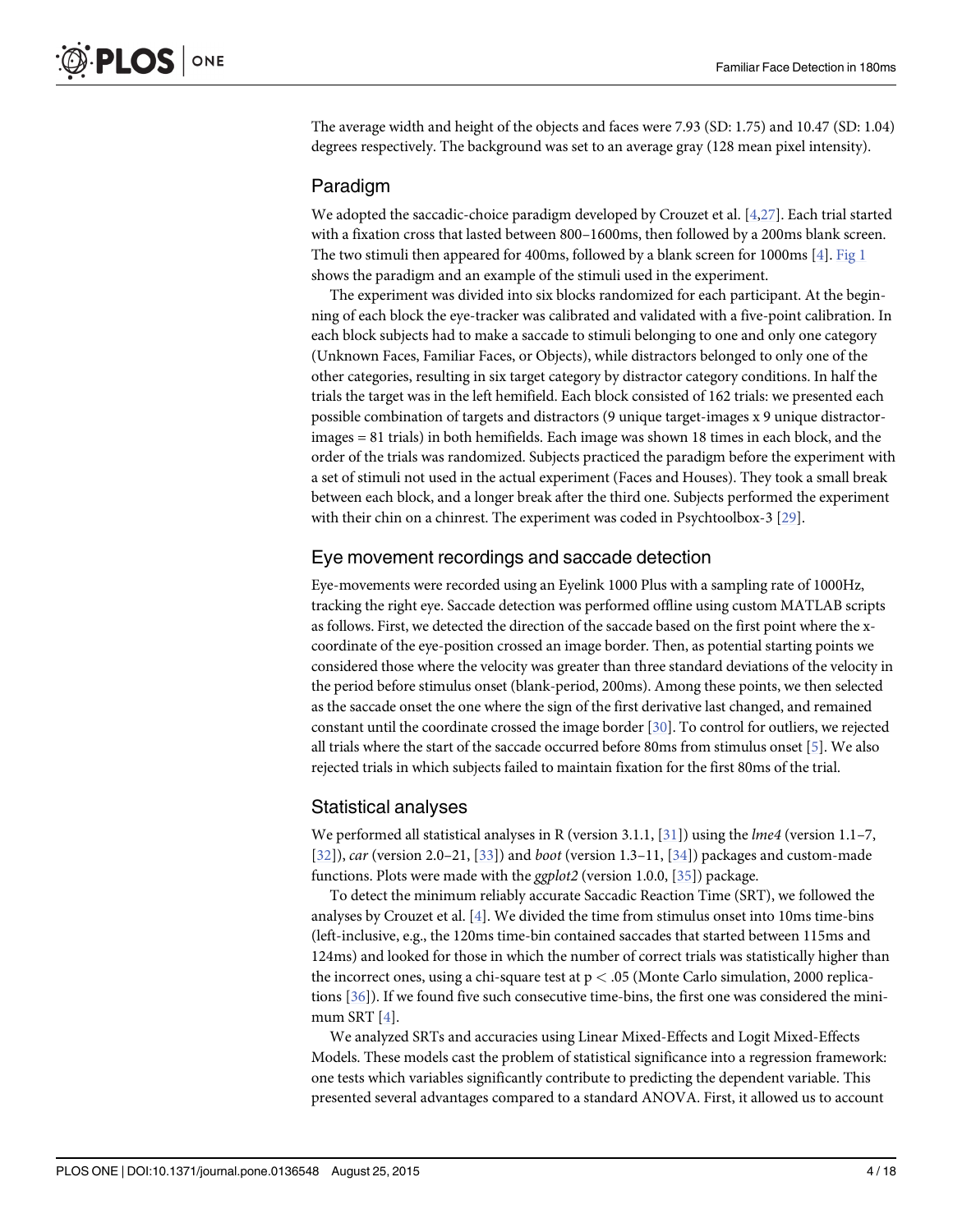<span id="page-5-0"></span>for the subject-specific and stimulus-specific variability, by adding a random-effect structure that included both subjects and stimuli. Second, these models are more robust to designs with unbalanced data, as it might occur in a saccadic reaction-time paradigm where trials have to be rejected. Third, statistical significance of the single predictors can be tested through semiparametric bootstrapping, which yields confidence intervals for the parameter estimates and allows one to draw inferences on the direction of the effects found. The reader is referred to Baayen, Davidson & Bates [[37](#page-16-0)], Pinheiro & Bates [[38](#page-16-0)], and Jaeger [\[39\]](#page-16-0) for a detailed discussion of these models.

For both types of analyses we followed the same procedure to determine significant random and fixed effects. We first built a general model (estimated through Maximum Likelihood) and in a step-wise procedure we removed single random effects to create reduced models. Then, we tested the reduced model against the full model using a Log-likelihood Ratio Test [[37,38](#page-16-0)] to determine which random effects should be kept. To test the significance of the fixed effects, we analyzed the deviance of the models using a Type III Analysis of Deviance as implemented in the package car [[33](#page-16-0)]. Lastly, for the final models we computed confidence intervals of the parameters through parametric bootstrapping, as implemented in lme4 [[32\]](#page-16-0), using 10,000 repetitions. The Linear Mixed-Effects Model was first recomputed using Restricted Maximum Likelihood Estimation, which provides better estimates of the parameters [[37,38\]](#page-16-0).

## Results

We rejected 5.8% of the total number of trials (6,804) according to the criteria described above. For three subjects one of the target familiar faces had a darker skin color than the other faces. We rejected all the trials containing images of this individual (both as a target and as a distractor) to avoid any bias due to a skin color difference. Thus, 5,790 trials remained for the analysis, 79.9% of which were correct. [S1 Table](#page-14-0) reports the number of trials rejected for each condition. [S1](#page-14-0) and [S2](#page-14-0) Figs, and [S6](#page-14-0) and [S7](#page-14-0) Tables report data for single subjects.

## Minimum SRT

[Fig 2](#page-6-0) shows the proportion of correct and incorrect saccades by latency, and highlights the minimum SRT for each task (see [Materials and Methods](#page-2-0) for the statistical criterion). The fastest reliably accurate saccades to familiar faces with unknown face distractors were at 180ms. No minimum SRT for Unknown Faces vs. Familiar Faces could be detected, as the overall accuracy of saccades in this task was at chance. Minimum SRTs to faces with object distractors were much faster but equivalent for familiar and unfamiliar faces (120 ms and 130 ms, respectively). Minimum SRTs to objects with face distractors were slower than saccades to faces with object distractors but faster than saccades to faces with face distractors (140 ms with familiar face distractors and 150 ms with unfamiliar face distractors).

## Mixed models on Accuracy and Reaction Times

For both type of analyses we entered the type of task, the position of the target, and their interaction as fixed effects. To account for effects due to the repetition of the images over the course of the experiment, for each subject we added a variable indicating the number of the trial (1 to 972), and entered this predictor as an additional fixed effect. After determining significance of the fixed effects with a Type 3 Analysis of Deviance, we recomputed the models without intercept to look directly at the parameter estimates and their confidence intervals for the different tasks. Moreover, we ran the analysis changing the reference level for the Target Position variable; this allowed us to obtain confidence intervals for the tasks in both hemifields.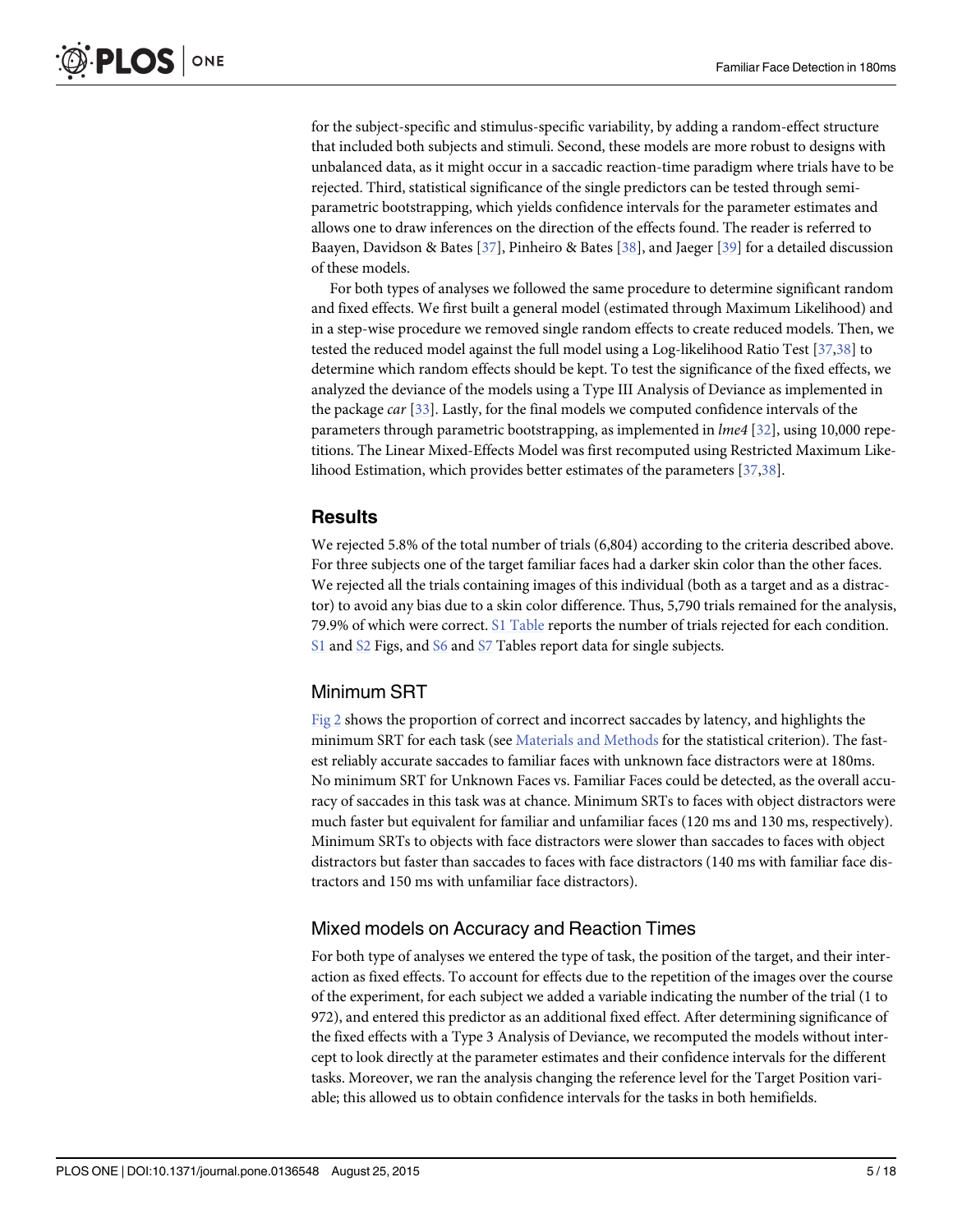<span id="page-6-0"></span>

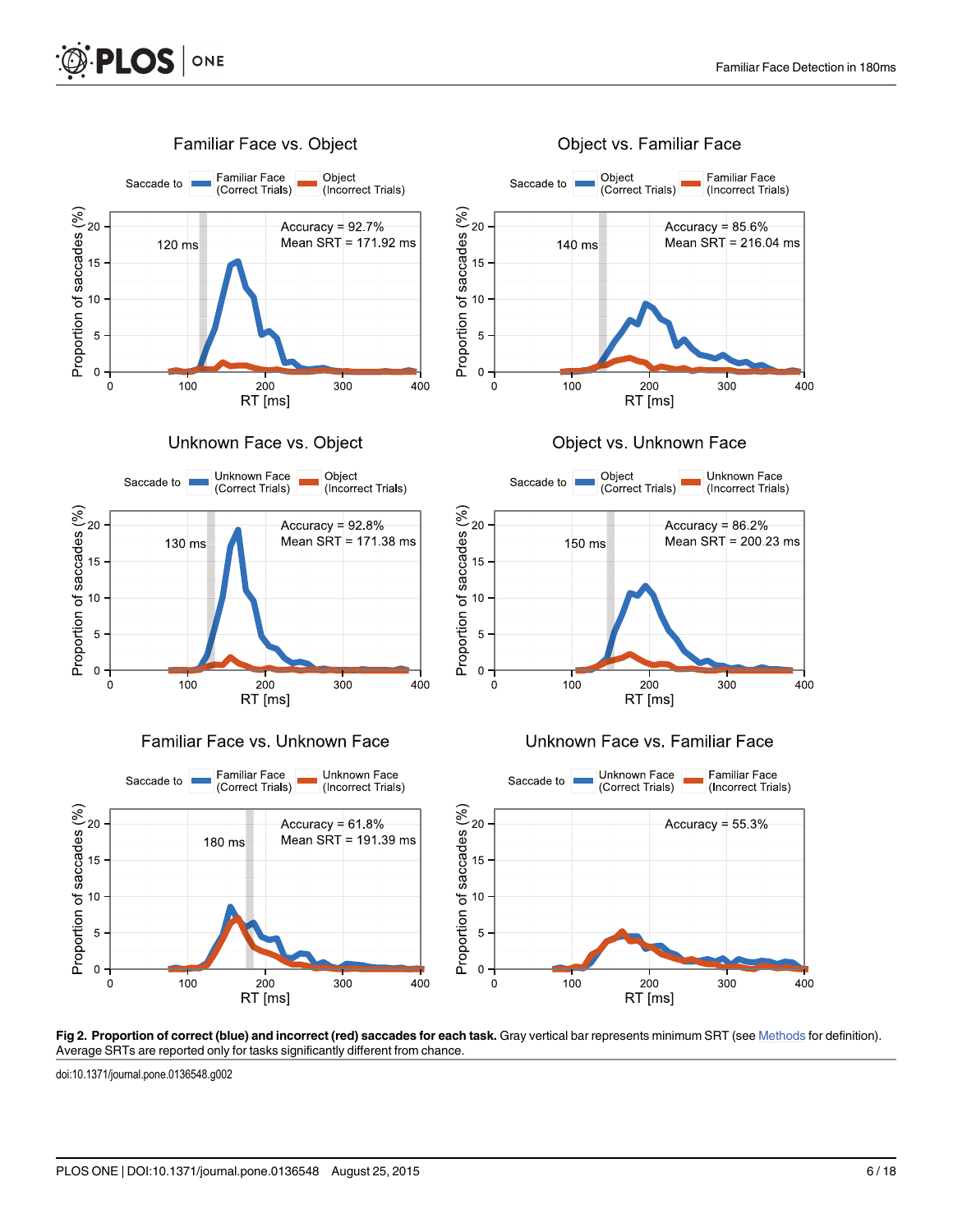<span id="page-7-0"></span>For the analysis of accuracy, we entered each subject's trial outcome (correct or incorrect saccade) into a Logit Mixed Model [\[39](#page-16-0)]. The stimuli in our design were neither fully crossed nor fully nested within subjects. To determine the best random effect structure of the model, we created two general models with Trial Number, Task, Target Position, and the interaction between Task and Target Position as fixed effects, and we varied the random effects. In the first model we entered subjects, target items, and distractor items completely crossed; in the second model we entered subjects and the combinations of subjects and target items, and of subjects and distractor items as random effects. The trial number predictor was scaled in order to avoid large eigenvalues that prevented the model to converge for both analyses on accuracy and reaction times. The two models had the same number of parameters, and thus we chose the model with higher log-likelihood, which was the first model.

Then, we tested by means of a log-likelihood ratio test [[38](#page-16-0)] whether each random effect was significantly contributing to the model. We removed them one at a time and tested the reduced models against the general model described above. Each random effect was significant: subjects  $X2(1) = 11.88$ ,  $p < .001$ , target items  $X2(1) = 7.38$ ,  $p < .01$ , and distractor items  $X2(1) = 16.48$ , p < .001. [S2](#page-14-0) and [S3](#page-14-0) Tables show all the parameter estimates of the model computed through Maximum-Likelihood Estimation.

For the analysis of reaction times, we analyzed the saccadic RTs of correct trials only, logtransforming the data to account for the skewness of the distribution of SRTs. We then determined the random effects structure as described above for the Logit Mixed-Effects Model, and the best model in terms of higher log-likelihood was the one with subjects, the combination between subjects and target items, and between subjects and distractor items.

All three random effects were significantly contributing to the fit of the model, and were kept (subjects:  $X2(1) = 53.20$ ,  $p < .001$ ; subjects and target items:  $X2(1) = 82.79$ ,  $p < .001$ ; subjects and distractor items:  $X2(1) = 152.92$ ,  $p < .001$ ). [S4](#page-14-0) and [S5](#page-14-0) Tables show the parameter estimates of the model computed through Restricted Maximum-Likelihood Estimation.

## Analyses of Accuracy

[Table 1](#page-8-0) reports the accuracies for each condition, and [Fig 3](#page-9-0) shows the parameter estimates (log Odds) of the model for the Task variable with 95% confidence intervals computed through parametric bootstrapping with 10,000 repetitions. Since the model was computed without intercept, all parameter estimates are contrasted against 0, or chance level. We thus determined that a task was significantly above chance if its confidence interval did not contain 0. Moreover, confidence intervals can be used to judge whether parameter estimates for two tasks are likely to be different.

We found a significant main effect of task ( $X2(5) = 248.69$ ,  $p < .001$ ), while the effect of the position of the target (left or right hemifield) was not significant  $(X2(1) = 0.53, p = .47)$ , as well as the interaction between task and target position  $(X2(5) = 7.39, p = .19)$ . The main effect of the trial number predictor was significant  $(X2(1) = 16.68, p < .001)$ , with a parameter estimate of -0.16 [-0.25, -0.09], showing that accuracy decreased over the course of the experiment, although with a very small effect size, likely due to fatigue.

All tasks but the Unknown Face vs. Familiar Face were significantly above chance (see  $Fig 3$ : parameter estimates for Unknown vs. Familiar Face in left hemifield: 0.2602 [-0.0225, 0.5402]; in right hemifield: 0.1593 [-0.1337, 0.4457]). However, we found differences among the tasks. Subjects were extremely accurate when moving their eyes to a face when an object was a distractor, and their behavior was not affected by the familiarity of the face (Familiar: 92.72%, Unknown: 92.77). Moving the eyes to an object was harder and also independent of the familiarity of the face-distractor (Familiar distractor: 85.59%; Unknown distractor: 86.21%)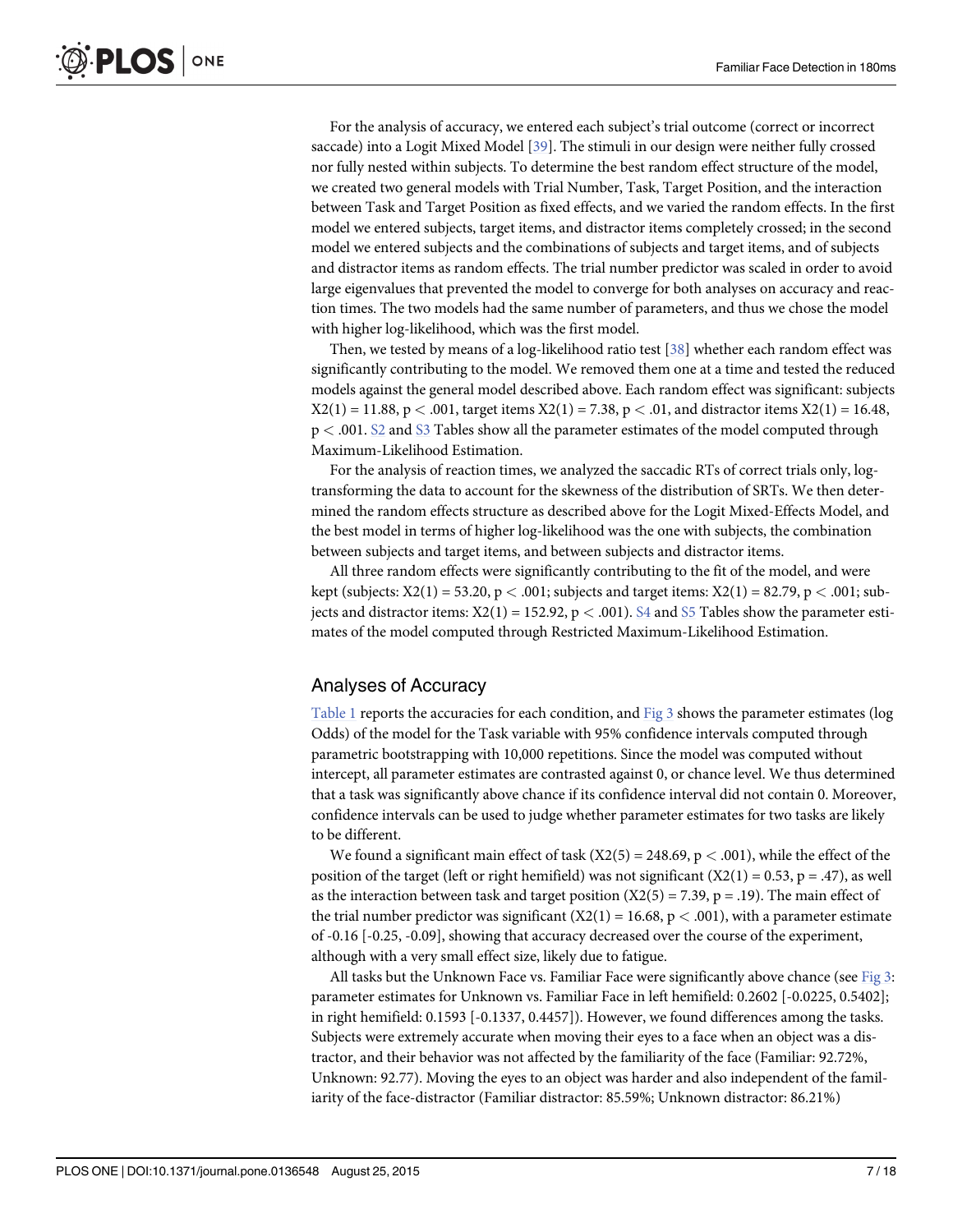| Task                                  | <b>Target Position</b> | Accuracy [%] | SRT [ms] |
|---------------------------------------|------------------------|--------------|----------|
| <b>Familiar Face vs. Object</b>       | Overall                | 92.72        | 172      |
|                                       | Left                   | 93.20        | 172      |
|                                       | Right                  | 92.22        | 172      |
| <b>Object vs. Familiar Face</b>       | Overall                | 85.59        | 216      |
|                                       | Left                   | 86.11        | 216      |
|                                       | Right                  | 85.07        | 216      |
| <b>Unknown Face vs. Object</b>        | Overall                | 92.77        | 171      |
|                                       | Left                   | 95.39        | 170      |
|                                       | Right                  | 90.13        | 173      |
| <b>Object vs. Unknown Face</b>        | Overall                | 86.21        | 200      |
|                                       | Left                   | 86.85        | 206      |
|                                       | Right                  | 85.58        | 195      |
| Familiar Face vs. Unknown Face        | Overall                | 61.81        | 191      |
|                                       | Left                   | 63.76        | 190      |
|                                       | Right                  | 59.87        | 193      |
| <b>Unknown Face vs. Familiar Face</b> | Overall                | 55.28        | n.s.     |
|                                       | Left                   | 56.60        | n.s.     |
|                                       | Right                  | 54.00        | n.s.     |

#### <span id="page-8-0"></span>[Table 1.](#page-7-0) Accuracy and mean RTs for each condition.

The accuracy for the Unknown Face vs. Familiar Face task did not differ significantly from chance, and thus we do not report the SRTs for that task.

doi:10.1371/journal.pone.0136548.t001

Accuracy for saccades toward a familiar face with an unfamiliar face distractor was also significantly higher than chance (Familiar Face vs. Unknown Face: 61.81%; parameter estimate in left hemifield: 0.6550 [0.3652, 0.9423]; right hemifield: 0.4845 [0.1993, 0.7674]). [S2](#page-14-0) and [S3](#page-14-0) Tables report all the parameter estimates of the models with confidence intervals.

## Analyses of SRTs

Subjects were at chance level in the task Unknown Face vs. Familiar Face, thus we removed all trials belonging to that task before fitting the model, and considered the SRTs of correct trials only. Since we log-transformed the data to account for the skewed SRT distribution, we report the exponential of the estimates to obtain estimates in milliseconds. [Fig 4](#page-10-0) shows the exponential of parameter estimates of the model for the Task variable with 95% confidence intervals computed through parametric bootstrapping with 10,000 repetitions.

We found a significant main effect of target position  $(X2(1) = 6.09, p < .05)$  with slightly slower saccades to the right hemifield, although the effect size of the difference was small: exponential of the parameter estimate of the model for target in the right hemifield 1.0252  $[1.0060, 1.0463]$ . The interaction between task and target position was significant  $(X2(4) =$ 29.49,  $p < .001$ ), with faster saccades to the right for the task Object vs. Unknown Faces (see text below). A significant main effect of trial number  $(X2(1) = 179.79, p < .001)$  showed that, as expected, reaction times were faster later in the experiment (exponential of parameter estimate 0.9473 [0.9392, 0.9551]), and that introducing this predictor accounted for learning effects on reaction times.

Lastly, the main effect of task was significant  $(X2(4) = 244.43, p < .001)$ . In both hemifields we found that familiarity did not affect the reaction times when faces were targets and objects were distractors (Unknown Face target: 171 ms; Familiar Face target: 172 ms; notice that in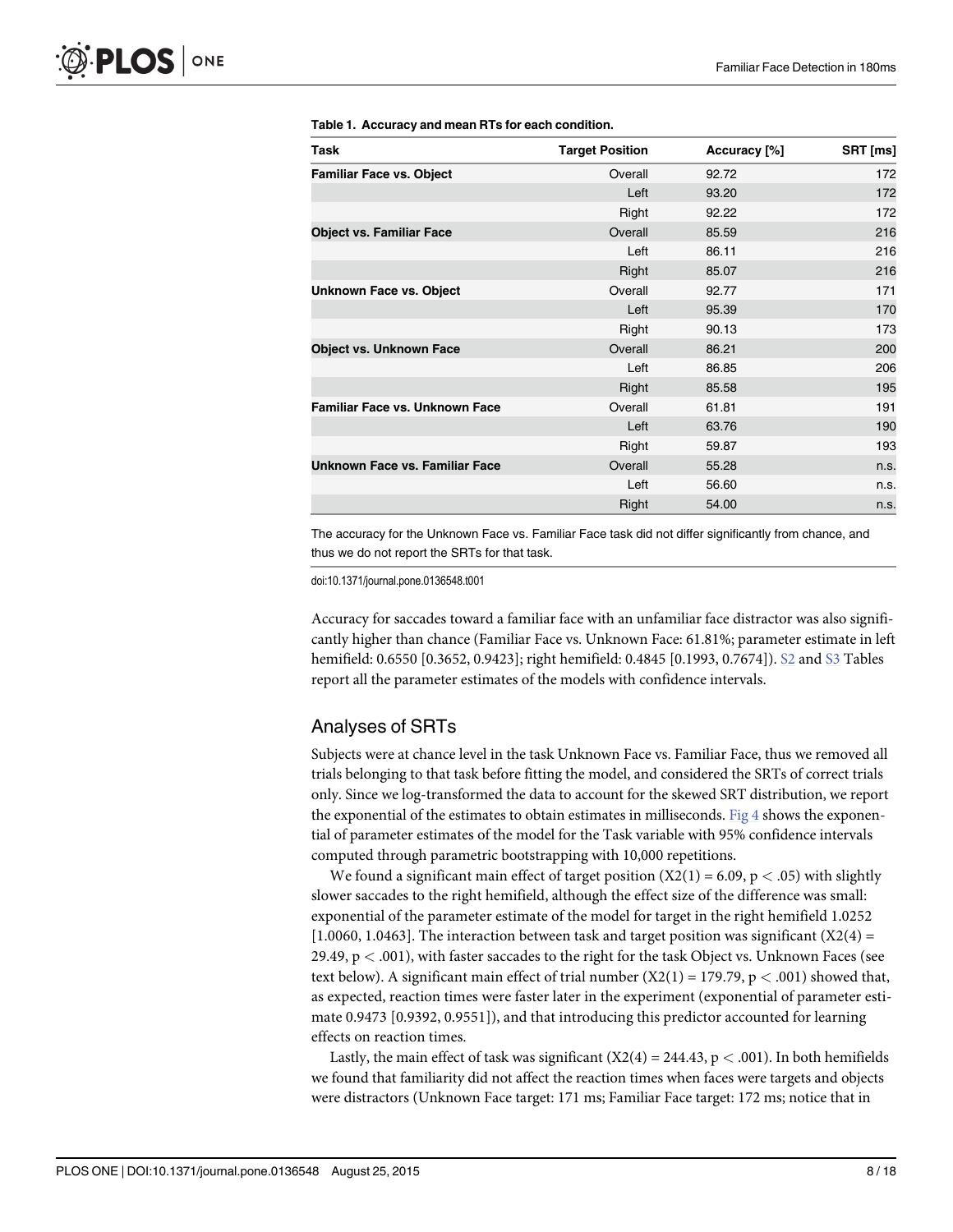<span id="page-9-0"></span>



#### [Fig 3. P](#page-7-0)arameter estimates for Task in the Logit Mixed-Effects Models obtained by changing reference level for target position. Error bars represent 95% bootstrapped confidence intervals.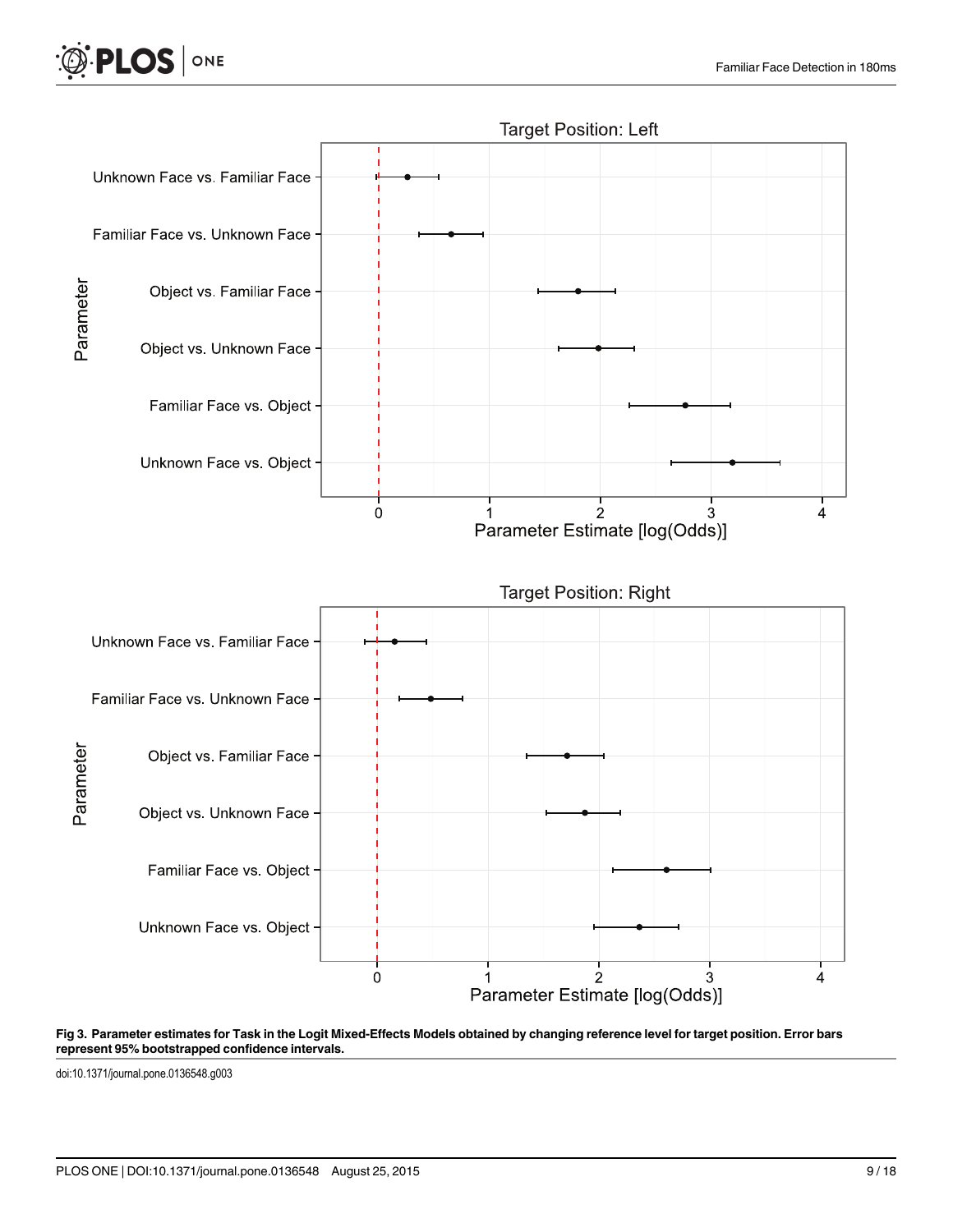<span id="page-10-0"></span>

#### [Fig 4. P](#page-8-0)arameter estimates for Task in the Linear Mixed-Effects Models obtained by changing reference level for target position. Error bars represent 95% bootstrapped confidence intervals.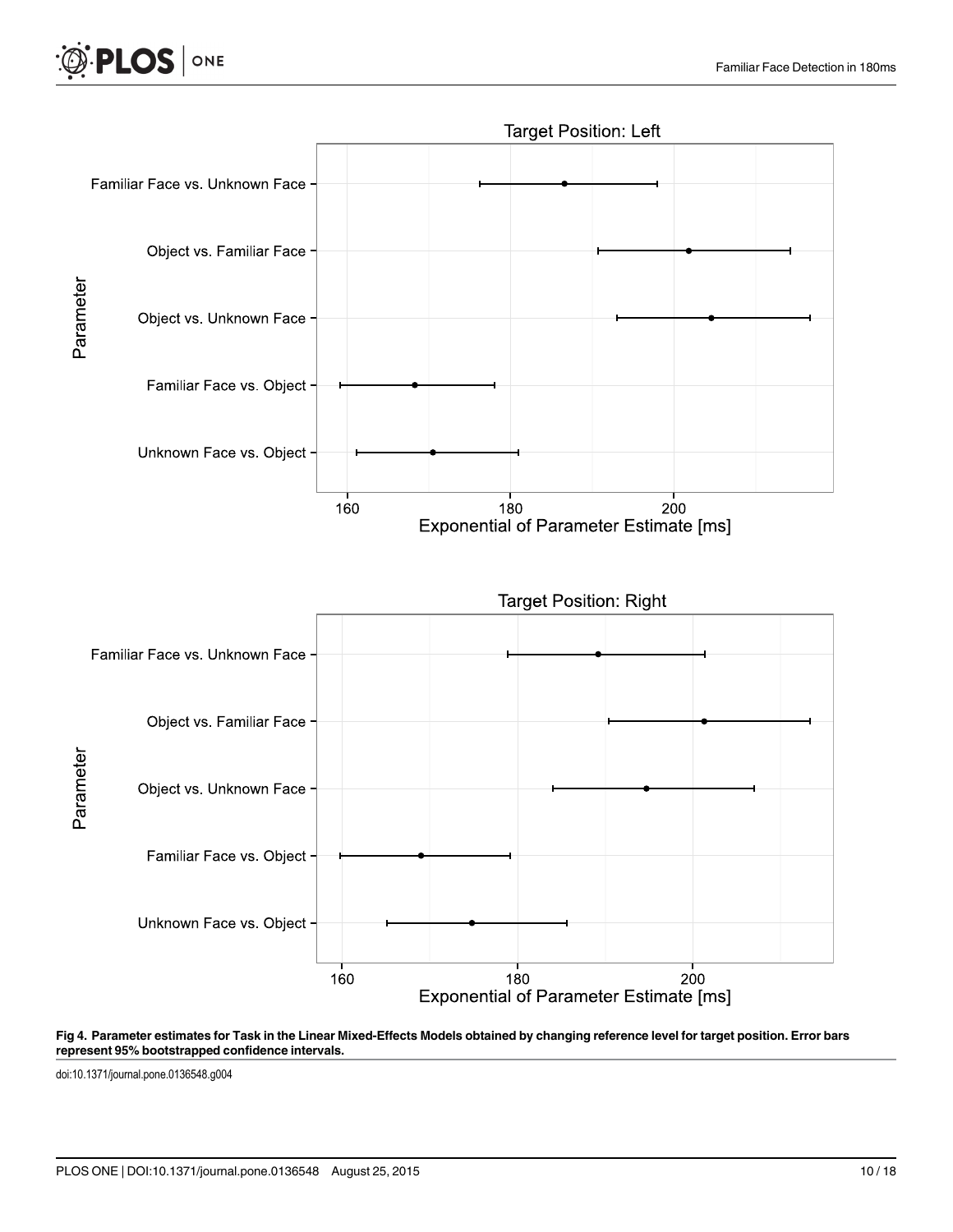<span id="page-11-0"></span>[Fig 4](#page-10-0) the confidence intervals for these tasks contain both parameter estimates). SRTs were statistically slower when subjects moved their eyes to an object and a face was a distractor, and also in this case familiarity did not have an effect in either hemifields (unknown distractor: 200ms; familiar distractor: 216ms; notice that in  $Fig 4$  the confidence intervals for these tasks contain both parameter estimates). For the Familiar Face vs. Unknown Face task the SRTs (191 ms) were significantly slower than Faces vs. Objects—regardless of familiarity—in both hemi-fields (notice that in [Fig 4](#page-10-0) the confidence interval for this task does not contain any of the Face vs. Object parameter estimates in either hemifields), but also significantly faster than Objects vs. Faces in the left hemifield ( $Fig 4$ : the confidence interval does not contain any of the Objects vs. Faces parameter estimates only in the left hemifield). Lastly, the only significant interaction appeared with the Object vs. Unknown Face task: in this case, subjects were significantly faster when the target was in the right hemifield (left: 206ms, right: 195ms; exponential of the parameter estimate of the interaction in the right hemifield: 0.9283 [0.9041, 0.9561]). [S4](#page-14-0) and [S5](#page-14-0) Tables report all the parameter estimates of the models with confidence intervals.

## **Discussion**

In this paper, we investigated whether familiar faces were detected faster than unfamiliar faces in a saccadic choice task. Surprisingly, subjects made reliably correct saccades to faces of their friends in as little as 175–184ms when the distractor was a unfamiliar face, but were unable to make accurate saccades to unfamiliar faces when the distractor was a familiar face. By contrast, familiarity had no effect when the distractor was an object, with reliably correct saccades recorded in 115–134ms.

These results support the hypothesis of a multistep sequential process for face detection, perception and recognition (cf. Bruce and Young [\[40](#page-16-0)]). The first step is characterized by perception of the visual features that afford a distinction between faces and objects. After this initial response, activation of stored representation of visual appearance (Face Recognition Units in Bruce and Young's model) affords finer discrimination among identities. Face Recognition Units can access identity-specific codes in the Person Identity Nodes and familiar individuals can be successfully recognized at the subsequent stage of processing.

Very fast saccades to familiar faces, with unfamiliar face distractors, are too fast to be driven by feedback from identity nodes or person knowledge or the formation of view-invariant face representations  $[41]$  $[41]$ . We propose that learning familiar faces involves tuning detectors to features that are specific to familiar faces—local features such as distinctive eyes or ears or a global feature for the face configuration at low spatial resolution—and operate at early stages after initial face detection, which drives ultrafast saccades, but before the activation of nodes for stored representations of familiar individuals. Thus, we are proposing a feed-forward familiar face detection process that does not require activation of view-invariant representation of a familiar face or activation of identity or personal knowledge. Indeed, some have argued that a feed-forward population coding in IT might be sufficient to support object recognition at very fast latencies, with evidence from computational models [\[42\]](#page-16-0) and population decoding studies  $[43]$  $[43]$ . Such a process can be a first step to direct attention to socially-relevant familiar faces for further processing. This mechanism would also be consistent with our previous findings on detection of familiar faces that precedes conscious awareness [[9\]](#page-15-0). Features used for the very earliest stage of face detection, which drive ultrafast saccades when distractors are objects, are not specific to familiar individuals. Because individual-specific detectors are learned for familiar faces but do not exist for unfamiliar faces, detection of unfamiliar faces is not facilitated at the next early stage.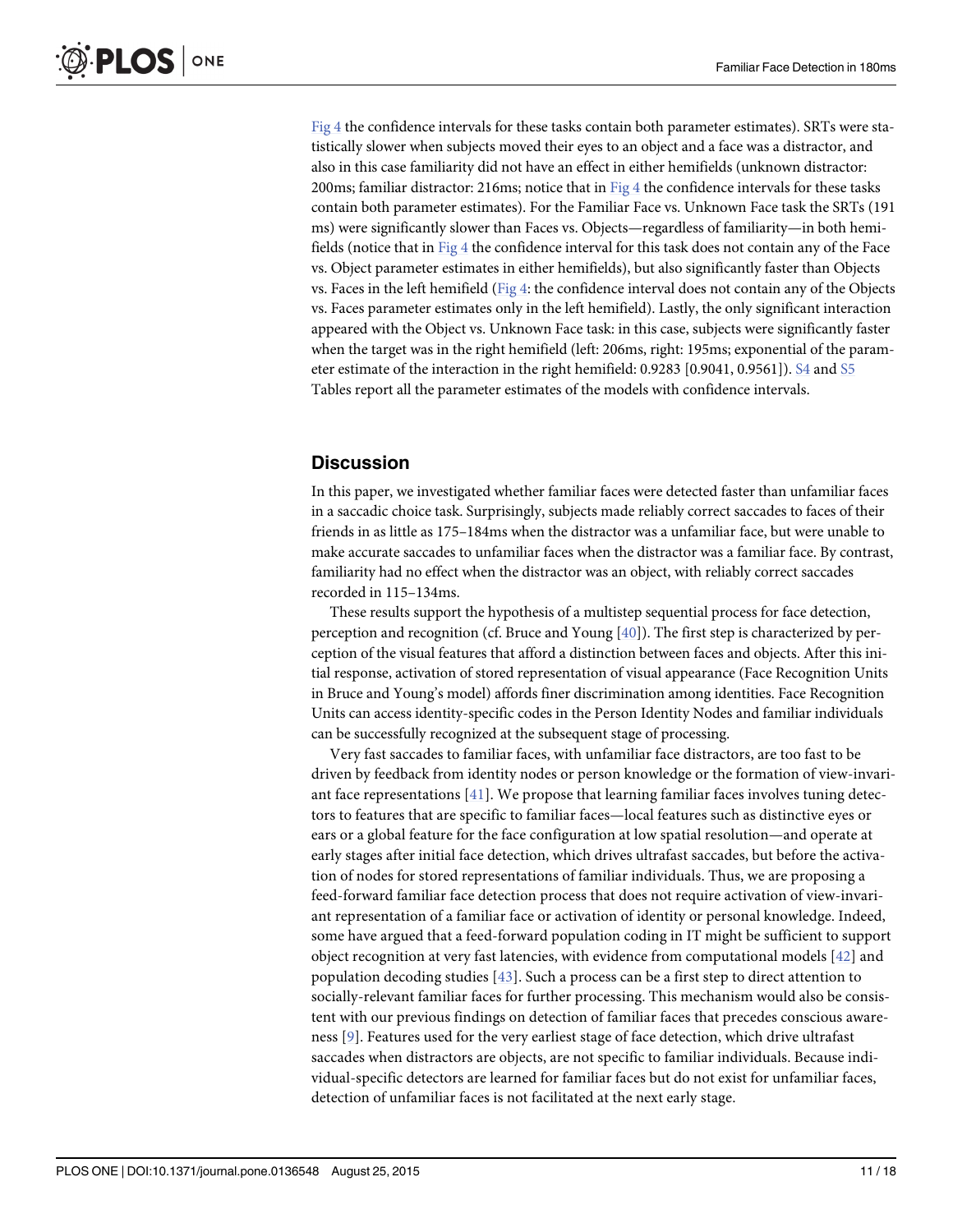<span id="page-12-0"></span>Personally familiar faces are among the most highly learned and salient visual stimuli for humans. Face recognition in degraded images and across changes in viewpoint and expression is vastly superior for familiar than unfamiliar faces  $[6, 44]$  $[6, 44]$  $[6, 44]$  $[6, 44]$  $[6, 44]$ . The overlearned visual representations of familiar faces allow a more robust and rapid detection when attentional resources are limited, and even without awareness [[9](#page-15-0)]. Familiarity also greatly accelerates the processing of social cues in faces  $[45]$ . Our current results suggest that the processing advantages conferred by familiarity extend to very early, but not the earliest stages of visual processing.

Crouzet et al.[\[4](#page-15-0)] reported that saccades to faces could be initiated as fast as 100–110ms when the distractors were objects, and our results are in line with this finding. The minimum reaction times for faces in our data were about 20ms slower than those reported by [\[4,5\]](#page-15-0). This could be due to differences in the paradigm—our experiment had longer blocks of trials and fewer training blocks—or to differences in the stimulus set—Crouzet et al. used pictures of faces and vehicles in natural settings, whereas ours were taken under controlled settings. The ultra-rapid saccades to faces reported by Crouzet et al. and replicated in this experiment may be based on low-level visual feature differences, such as the amplitude spectrum of spatial frequencies [[4,5](#page-15-0)].

Such low-level features, however, cannot explain the very rapid saccades of familiar faces that we found at 175–184ms with unfamiliar faces as distractors. Because both targets and distractors were carefully matched faces, they shared low-level visual information. Thus, higherlevel features that are diagnostic of overlearned familiar faces must drive these very rapid saccades. While learned identity-specific fragmentary features, such as the shape of the eyes, the curve of the cheeks, or the shape of the mouth, can be diagnostic for flagging a personally familiar face, fragmentary features of a stranger's face do not distinguish that face as unfamiliar. Indeed, Hancock and colleagues showed that correct identification of unfamiliar faces is based on a holistic view  $[46]$ . The asymmetry in the features that distinguish familiar from unfamiliar faces could explain the asymmetry in performance for choice saccades to familiar versus unfamiliar faces. Whereas subjects could reliably detect familiar faces as quickly as 180ms after the face appeared, they were unable to perform the task when making a saccade to unfamiliar faces. This suggests that diagnostic single features that are learned for personally familiar faces can drive these very rapid saccades but are not available for unfamiliar faces. Features representing social cues, such as direction of attention signaled by eye gaze or head position, are analyzed faster if conveyed by a familiar face as compared to an unfamiliar face [[45](#page-17-0)] supporting the hypothesis that single features may be diagnostic for quick detection of familiar faces.

Fast saccades toward familiar faces cannot be accounted by an expectancy effect. Participants in our experiment knew which friends were presented in the experiment. However, to control for a possible expectancy effect, we used the same number of familiar and unfamiliar identities with three different views of each of all six identities. On any given trial, therefore, the target could be any of nine images. Moreover, subjects became familiar with the nine images of the unknown identities over the course of the experiment, but saccades to these faces with familiar face distractors were not more accurate after controlling for trial repetition. It is unlikely, therefore, that reliably accurate and very rapid saccades to personally familiar faces with unfamiliar face distractors were driven by expectancy.

Known neurophysiological potentials do not distinguish reliably familiar from unfamiliar faces at 180ms, even though our behavioral data suggest that such a distinction must exist at this latency. A very early potential, the P100 in EEG  $[47]$  or the M110 in MEG  $[48]$  $[48]$  $[48]$ , appears to differentiate faces from non-faces based on low-level visual features [[48](#page-17-0),[49](#page-17-0)]. MEG studies that use multivariate decoding showed that the pattern of activity distinguishes responses to faces and non-faces as early as  $90 \text{ms}$  [ $50 - 52$  $50 - 52$ ]. These very rapidly forming population responses probably also reflect low-level visual features and may be related to ultra-rapid saccades to faces when distractors are objects.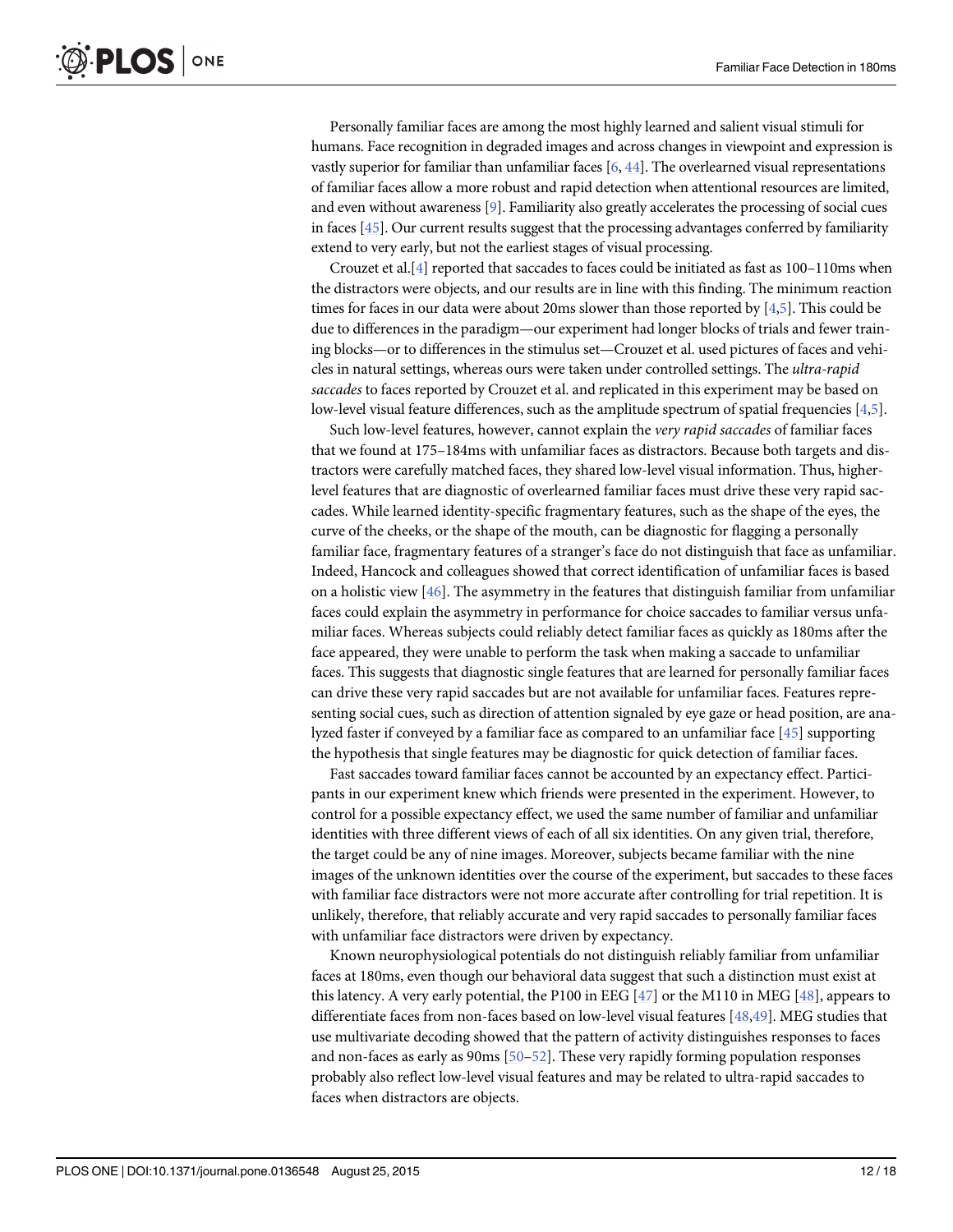<span id="page-13-0"></span>The earliest face-specific evoked potential—not driven by low-level features—peaks at around 170ms from stimulus onset (the N170 in EEG [\[13](#page-15-0)[,53](#page-17-0)–[55](#page-17-0)] and the M170 in MEG [\[48,49\]](#page-17-0). The N170 is modulated inconsistently by familiarity. Most studies report no modulation by familiarity  $[14–17,20,21,56,57]$  $[14–17,20,21,56,57]$  $[14–17,20,21,56,57]$  $[14–17,20,21,56,57]$  $[14–17,20,21,56,57]$  $[14–17,20,21,56,57]$  $[14–17,20,21,56,57]$ , but others have reported that the N170 can be influenced by familiarity, even though the direction of the effect is inconsistent across studies, some reporting larger N170 evoked potentials for familiar faces [\[58](#page-17-0)–[60](#page-17-0)] and others reporting smaller N170 evoked potentials [[18](#page-15-0),[19](#page-16-0)]. On the other hand, the earliest and consistent responses that are modulated by familiarity have been detected at 210 to 250ms after stimulus onset [\[20](#page-16-0)[,57,61,62](#page-17-0)], 30 to 70ms later than the earliest accurate saccade to a familiar face we report here. The source of these neural responses appears to be in the ventral temporal cortex. Later responses that are modulated by familiarity, with latencies greater than 300ms, appear to involve frontal and parietal areas  $[53,57,62]$ . The mismatch between the latencies of neural responses that are modulated by familiarity and of accurate saccades to familiar faces is especially surprising given that the selection and execution of the oculo-motor response might require an additional 20ms after the familiar face has been detected [\[27](#page-16-0)], suggesting that the neural response to a familiar face that elicits an accurate saccade may occur as early as 160ms.

In the monkey face patch system [\[63\]](#page-17-0) population responses that encode a view-invariant representation of identity are found only in the most anterior temporal patch (AM) and peak after 300 ms [\[41\]](#page-16-0). Thus, saccades to a familiar face at 180ms probably precede the activation of a view-invariant representation of that face's identity. With our data, we cannot exclude a fast feed forward route from early visual cortex to the frontal areas [\[64\]](#page-17-0). It is also highly unlikely that the top-down feedback from fronto-parietal areas—which play a crucial role in familiar face recognition [\[7](#page-15-0)[,63](#page-17-0)-[68](#page-18-0)]—contributes to initiating these very rapid saccades, although a subcortical pathway to these areas cannot be ruled out  $[69,70]$  $[69,70]$ . Thus, the very rapid saccades to familiar faces that we describe here cannot be attributed to known neural responses that distinguish familiar from unfamiliar faces. Moreover, our results suggest that saccades to familiar faces are initiated prior to recognition of that face's identity.

We propose that the neural mechanism underlying both the rapid saccades and the detection of familiar faces without awareness [\[9](#page-15-0)] involves detectors for visual features that are specific to overlearned familiar faces. These features may be a face fragment, such as the distinctive shape of the eyes or mouth, forehead or cheeks, or a larger-scale facial configuration. Activation of these detectors may facilitate further processing, such as driving saccades, attracting attention, or breaking through inter-ocular suppression, before the features are integrated into an explicit representation of the face that is view-invariant and linked to the face's identity. Familiar-identity-specific feature detectors may be a subset of detectors for facial attributes that also include detectors for features that are not specific to an identity, such as the distance between the eyes or the height of the forehead [[71](#page-18-0)]. Thus, the potentials evoked by the activation of detectors for familiar-identity-specific features might not be distinguishable from the potentials evoked by the general-purpose detectors for non-identity-specific features.

## **Conclusions**

In this paper we showed that personally familiar faces are distinguished from unfamiliar face distractors at very rapid latencies in a saccadic choice task. The minimum reliably accurate saccades were at 175–184ms, 30 to 70ms before the earliest known neural response modulated by familiarity. To account for this surprising mismatch and building upon previous evidence [\[9](#page-15-0)[,42](#page-16-0)], we propose that detectors for visual features specific to overlearned familiar faces exist in the visual cortex that afford detection of a familiar face before its explicit recognition.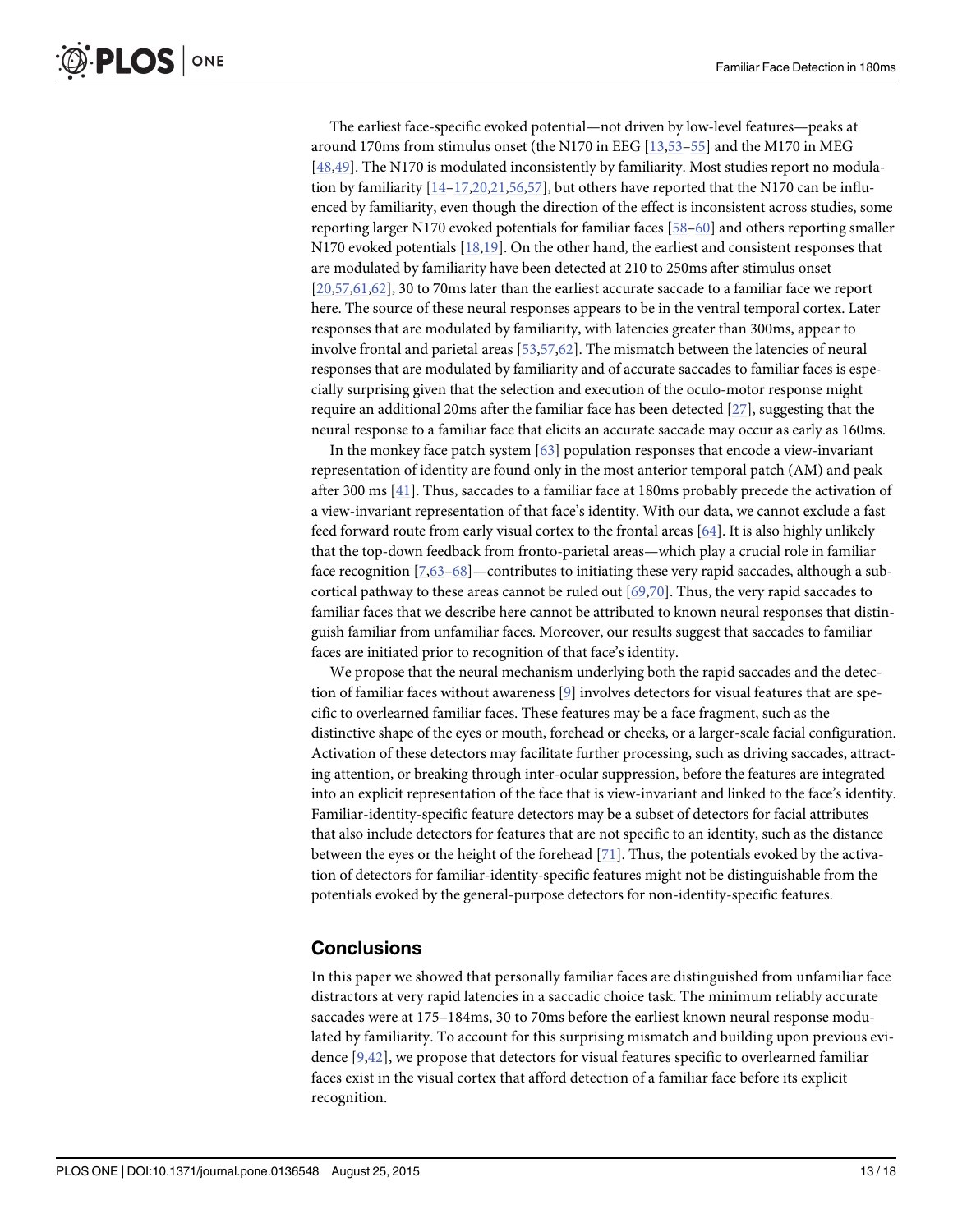## <span id="page-14-0"></span>Supporting Information

[S1 Fig.](http://www.plosone.org/article/fetchSingleRepresentation.action?uri=info:doi/10.1371/journal.pone.0136548.s001) Accuracy of each subject (colored points) in each task. The bar represents the average accuracy.

(PDF)

[S2 Fig.](http://www.plosone.org/article/fetchSingleRepresentation.action?uri=info:doi/10.1371/journal.pone.0136548.s002) Average SRTs of each subject (colored points) in each task. The bars represent the average SRT.

(PDF)

[S3 Fig.](http://www.plosone.org/article/fetchSingleRepresentation.action?uri=info:doi/10.1371/journal.pone.0136548.s003) Task order for each subject. (PDF)

[S1 Table](http://www.plosone.org/article/fetchSingleRepresentation.action?uri=info:doi/10.1371/journal.pone.0136548.s004). Rejected trials for each condition. The first Rejected column reports the number of trials rejected because the subject anticipated a saccade in the first 80ms, did not maintain fixation in the first 80ms of the trial, or failed to return to fixation before the trial started. The second Rejected column reports the number of trials rejected as in the first column, plus all the trials containing a familiar face that was darker than the other ones (one target identity for three subjects, see text for details). (PDF)

[S2 Table](http://www.plosone.org/article/fetchSingleRepresentation.action?uri=info:doi/10.1371/journal.pone.0136548.s005). Parameter estimates of the fixed and random effects for the Logit Mixed-Effects Model on accuracy, Target Position: Left. Target Position has reference level: Left. Confidence intervals computed through parametric bootstrapping with 10,000 replications. The Trial variable was scaled to allow convergence of the model. (PDF)

[S3 Table](http://www.plosone.org/article/fetchSingleRepresentation.action?uri=info:doi/10.1371/journal.pone.0136548.s006). Parameter estimates of the fixed and random effects for the Logit Mixed-Effects Model on accuracy, Target Position: Right. Target Position has reference level: Left. Confidence intervals computed through parametric bootstrapping with 10,000 replications. The Trial variable was scaled to allow convergence of the model. (PDF)

[S4 Table](http://www.plosone.org/article/fetchSingleRepresentation.action?uri=info:doi/10.1371/journal.pone.0136548.s007). Parameter estimates of the fixed and random effects for the Linear Mixed-Effects Model on log(RT), Target Position: Left. Target Position has reference level: Left. Confidence intervals computed through parametric bootstrapping with 10,000 replications. The Trial variable was scaled to allow convergence of the model. (PDF)

[S5 Table](http://www.plosone.org/article/fetchSingleRepresentation.action?uri=info:doi/10.1371/journal.pone.0136548.s008). Parameter estimates of the fixed and random effects for the Linear Mixed-Effects Model on log(RT), Target Position: Left. Target Position has reference level: Left. Confidence intervals computed through parametric bootstrapping with 10,000 replications. The Trial variable was scaled to allow convergence of the model. (PDF)

[S6 Table](http://www.plosone.org/article/fetchSingleRepresentation.action?uri=info:doi/10.1371/journal.pone.0136548.s009). Accuracy for each subject in each task. (PDF)

[S7 Table](http://www.plosone.org/article/fetchSingleRepresentation.action?uri=info:doi/10.1371/journal.pone.0136548.s010). Average SRTs for each subject in each task. (PDF)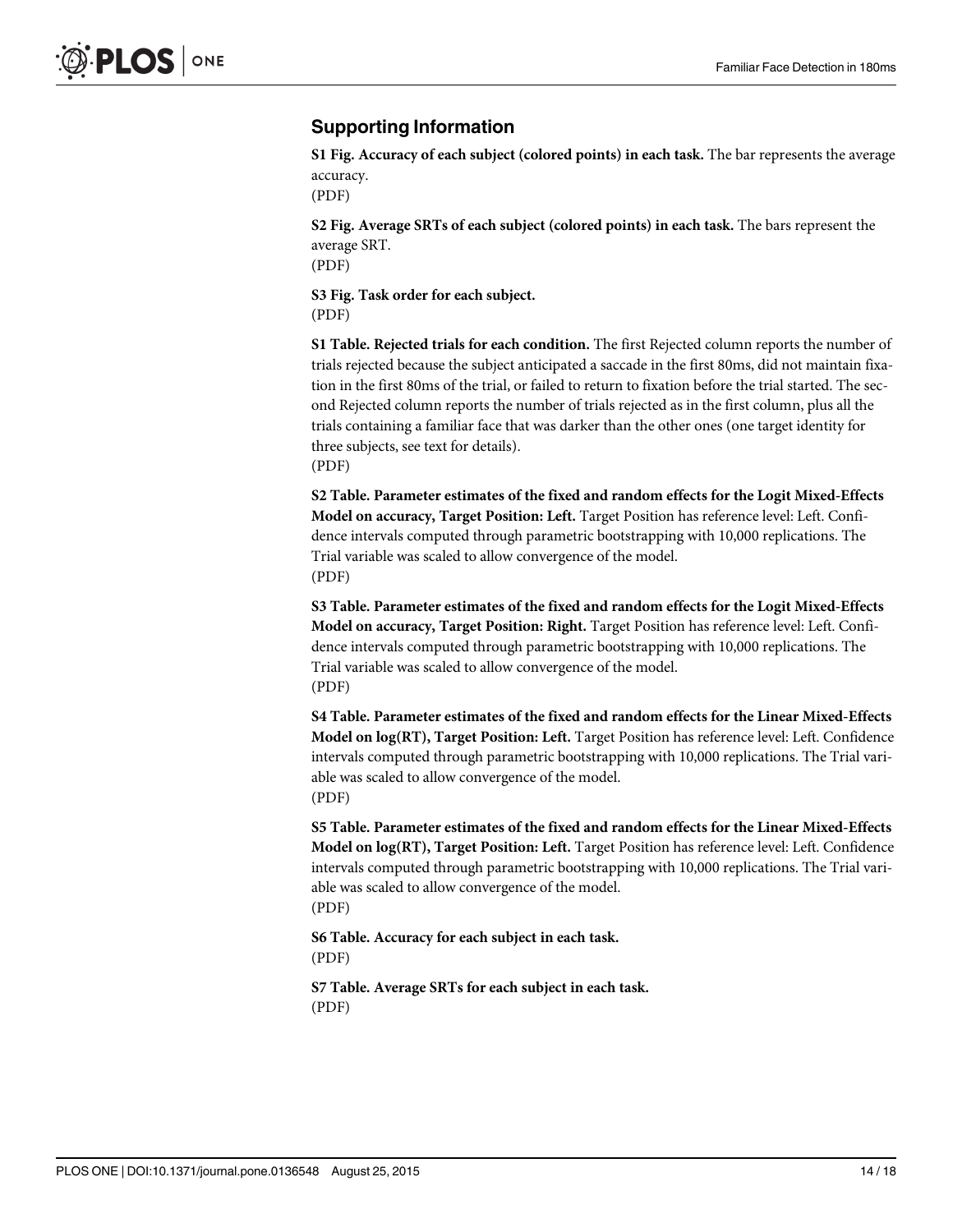## <span id="page-15-0"></span>Acknowledgments

The authors would like to thank Alireza Soltani for help with the eye tracker, Sébastien Crouzet for sharing the original stimuli of his experiment for a pilot used to validate the set up, George Wolford for statistical advice, and Jim Haxby, J. Swaroop Guntupalli, and Carlo Cipolli for invaluable discussions. The authors would also like to thank Easha Narayan, Kelsey Wheeler and Courtney Rogers for the help recruiting subjects and creating the stimuli.

### Author Contributions

Conceived and designed the experiments: MIG MVdOC. Performed the experiments: MVdOC. Analyzed the data: MVdOC. Contributed reagents/materials/analysis tools: MIG. Wrote the paper: MIG MVdOC. Developed the study concept: MIG. Designed the experimental paradigm: MIG MVdOC.

#### References

- [1.](#page-1-0) Dunbar RI (1998) The Social Brain Hypothesis. Evolutionary Anthropology: 1–13.
- 2. Brothers L (1990) The Social Brain: A Project for Integrating Primate Behavior and Neurophysiology in a New Domain: 1–19.
- [3.](#page-1-0) Dunbar RIM, Shultz S (2007) Evolution in the Social Brain. Science 317: 1344–1347. doi: [10.1126/](http://dx.doi.org/10.1126/science.1145463) [science.1145463](http://dx.doi.org/10.1126/science.1145463) PMID: [17823343](http://www.ncbi.nlm.nih.gov/pubmed/17823343)
- [4.](#page-1-0) Crouzet SM, Kirchner H, Thorpe SJ (2010) Fast saccades toward faces: face detection in just 100 ms. Journal of Vision 10: 16.1–.17. doi: [10.1167/10.4.16](http://dx.doi.org/10.1167/10.4.16)
- [5.](#page-1-0) Crouzet SM, Thorpe SJ (2011) Low-level cues and ultra-fast face detection. Front Psychol 2: 342. doi: [10.3389/fpsyg.2011.00342](http://dx.doi.org/10.3389/fpsyg.2011.00342) PMID: [22125544](http://www.ncbi.nlm.nih.gov/pubmed/22125544)
- [6.](#page-1-0) Burton AM, Wilson S, Cowan M, Bruce V (1999) Face Recognition in Poor-Quality Video: Evidence From Security Surveillance. Psychological Science 10: 243–248. doi: [10.1111/1467-9280.00144](http://dx.doi.org/10.1111/1467-9280.00144)
- [7.](#page-1-0) Gobbini MI, Haxby JV (2007) Neural systems for recognition of familiar faces. Neuropsychologia 45: 32–41. doi: [10.1016/j.neuropsychologia.2006.04.015](http://dx.doi.org/10.1016/j.neuropsychologia.2006.04.015) PMID: [16797608](http://www.ncbi.nlm.nih.gov/pubmed/16797608)
- [8.](#page-1-0) Haxby JV, Gobbini MI (2011) Distributed neural systems for face perception. Oxford handbook of face perception: 93.
- [9.](#page-2-0) Gobbini MI, Gors JD, Halchenko YO, Rogers C, Guntupalli JS, Hughes H et al. (2013) Prioritized Detec-tion of Personally Familiar Faces. PLoS ONE 8: e66620. doi: [10.1371/journal.pone.0066620.g004](http://dx.doi.org/10.1371/journal.pone.0066620.g004) PMID: [23805248](http://www.ncbi.nlm.nih.gov/pubmed/23805248)
- [10.](#page-2-0) Schyns PG, Petro LS, Smith ML (2007) Dynamics of visual information integration in the brain for categorizing facial expressions. Curr Biol 17: 1580–1585. doi: [10.1016/j.cub.2007.08.048](http://dx.doi.org/10.1016/j.cub.2007.08.048) PMID: [17869111](http://www.ncbi.nlm.nih.gov/pubmed/17869111)
- [11.](#page-2-0) Ekman P, Friesen WV (1971) Constants across cultures in the face and emotion. Journal of Personality and Social Psychology 17: 124–129. PMID: [5542557](http://www.ncbi.nlm.nih.gov/pubmed/5542557)
- [12.](#page-2-0) Matsumoto D, Willingham B (2009) Spontaneous facial expressions of emotion of congenitally and noncongenitally blind individuals. Journal of Personality and Social Psychology 96: 1–10. doi: [10.1037/](http://dx.doi.org/10.1037/a0014037) [a0014037](http://dx.doi.org/10.1037/a0014037) PMID: [19210060](http://www.ncbi.nlm.nih.gov/pubmed/19210060)
- [13.](#page-2-0) Eimer M, Holmes A (2002) An ERP study on the time course of emotional face processing. Neuroreport 13: 427–431. PMID: [11930154](http://www.ncbi.nlm.nih.gov/pubmed/11930154)
- [14.](#page-2-0) Anaki D, Zion-Golumbic E, Bentin S (2007) Electrophysiological neural mechanisms for detection, con-figural analysis and recognition of faces. NeuroImage 37: 1407-1416. doi: [10.1016/j.neuroimage.](http://dx.doi.org/10.1016/j.neuroimage.2007.05.054) [2007.05.054](http://dx.doi.org/10.1016/j.neuroimage.2007.05.054) PMID: [17689102](http://www.ncbi.nlm.nih.gov/pubmed/17689102)
- 15. Gosling A, Eimer M (2011) An event-related brain potential study of explicit face recognition. Neuropsychologia 49: 2736–2745. doi: [10.1016/j.neuropsychologia.2011.05.025](http://dx.doi.org/10.1016/j.neuropsychologia.2011.05.025) PMID: [21679721](http://www.ncbi.nlm.nih.gov/pubmed/21679721)
- 16. Henson RNA, Cansino S, Herron JE, Robb WGK, Rugg MD (2003) A familiarity signal in human anterior medial temporal cortex? Hippocampus 13: 301–304. doi: [10.1002/hipo.10117](http://dx.doi.org/10.1002/hipo.10117) PMID: [12699337](http://www.ncbi.nlm.nih.gov/pubmed/12699337)
- [17.](#page-13-0) Kaufmann JM, Schweinberger SR, Burton AM (2009) N250 ERP correlates of the acquisition of face representations across different images. J Cogn Neurosci 21: 625–641. doi: [10.1162/jocn.2009.21080](http://dx.doi.org/10.1162/jocn.2009.21080) PMID: [18702593](http://www.ncbi.nlm.nih.gov/pubmed/18702593)
- [18.](#page-13-0) Jemel B, Pisani M, Calabria M, Crommelinck M, Bruyer R (2003) Is the N170 for faces cognitively penetrable? Evidence from repetition priming of Mooney faces of familiar and unfamiliar persons. Brain Res Cogn Brain Res 17: 431–446. PMID: [12880913](http://www.ncbi.nlm.nih.gov/pubmed/12880913)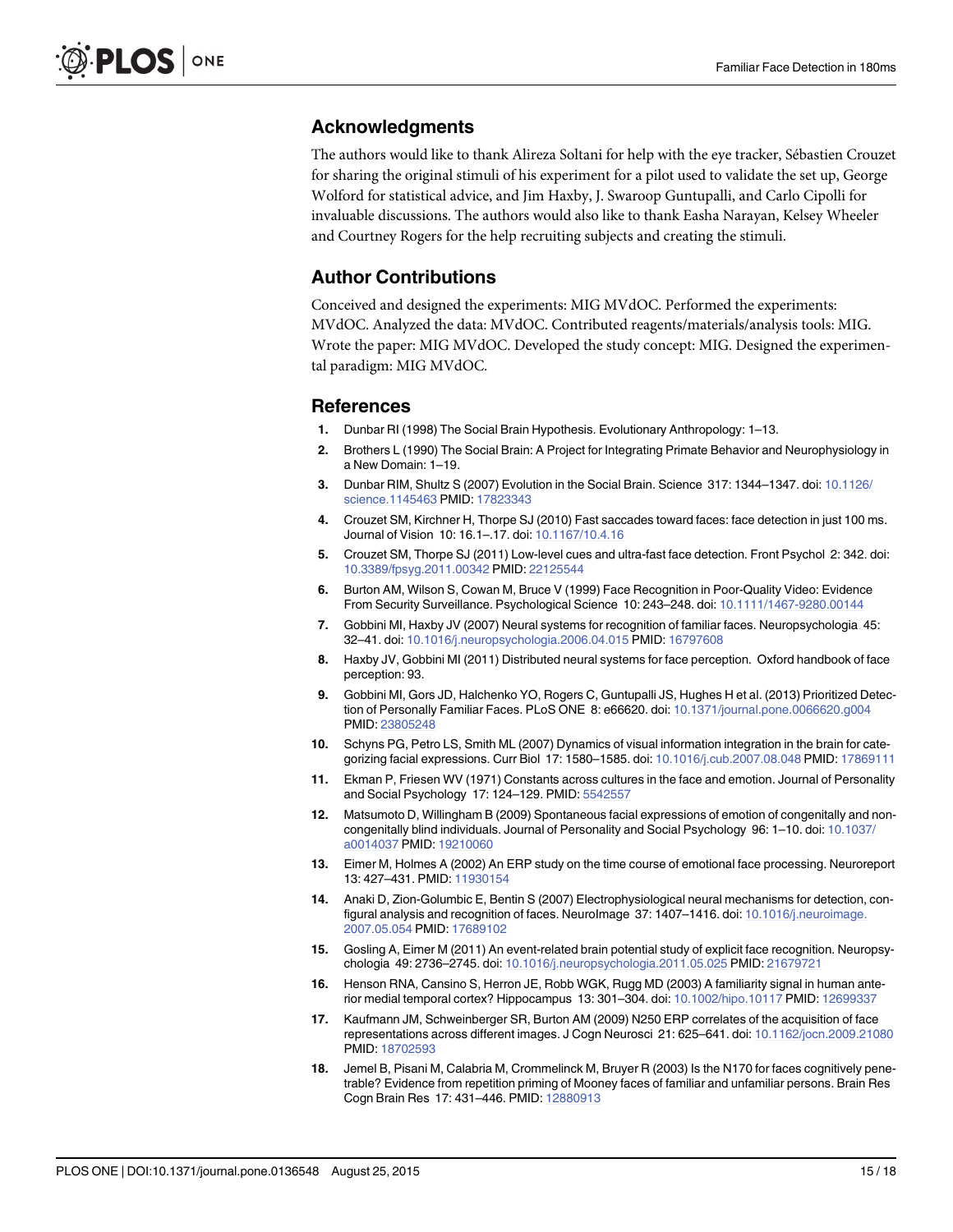- <span id="page-16-0"></span>[19.](#page-13-0) Marzi T, Viggiano MP (2007) Interplay between familiarity and orientation in face processing: An ERP study. International Journal of Psychophysiology 65: 182–192. doi: [10.1016/j.ijpsycho.2007.04.003](http://dx.doi.org/10.1016/j.ijpsycho.2007.04.003) PMID: [17512996](http://www.ncbi.nlm.nih.gov/pubmed/17512996)
- [20.](#page-13-0) Tanaka JW, Curran T, Porterfield AL, Collins D (2006) Activation of preexisting and acquired face representations: the N250 event-related potential as an index of face familiarity. J Cogn Neurosci 18: 1488-1497. doi: [10.1162/jocn.2006.18.9.1488](http://dx.doi.org/10.1162/jocn.2006.18.9.1488) PMID: [16989550](http://www.ncbi.nlm.nih.gov/pubmed/16989550)
- [21.](#page-2-0) Schweinberger SR, Pickering EC, Jentzsch I, Burton AM, Kaufmann JM (2002) Event-related brain potential evidence for a response of inferior temporal cortex to familiar face repetitions. Brain Res Cogn Brain Res 14: 398–409. PMID: [12421663](http://www.ncbi.nlm.nih.gov/pubmed/12421663)
- [22.](#page-2-0) Haxby JV, Hoffman EA, Gobbini MI (2000) The distributed human neural system for face perception. Trends in Cognitive Sciences 4: 223–233. PMID: [10827445](http://www.ncbi.nlm.nih.gov/pubmed/10827445)
- 23. Whalen PJ, Rauch SL, Etcoff NL, McInerney SC, Lee MB, Jenike MA (1998) Masked presentations of emotional facial expressions modulate amygdala activity without explicit knowledge. The Journal of Neuroscience 18: 411–418. PMID: [9412517](http://www.ncbi.nlm.nih.gov/pubmed/9412517)
- 24. Morris JS, Ohman A, Dolan RJ (1998) Conscious and unconscious emotional learning in the human amygdala. Nature 393: 467–470. doi: [10.1038/30976](http://dx.doi.org/10.1038/30976) PMID: [9624001](http://www.ncbi.nlm.nih.gov/pubmed/9624001)
- [25.](#page-2-0) Vuilleumier P, Armony JL, Driver J, Dolan RJ (2001) Effects of attention and emotion on face process-ing in the human brain: an event-related fMRI study. Neuron 30: 829-841. PMID: [11430815](http://www.ncbi.nlm.nih.gov/pubmed/11430815)
- [26.](#page-2-0) Gobbini MI, Leibenluft E, Santiago N, Haxby JV (2004) Social and emotional attachment in the neural representation of faces. NeuroImage 22: 1628–1635. doi: [10.1016/j.neuroimage.2004.03.049](http://dx.doi.org/10.1016/j.neuroimage.2004.03.049) PMID: [15275919](http://www.ncbi.nlm.nih.gov/pubmed/15275919)
- [27.](#page-2-0) Kirchner H, Thorpe SJ (2006) Ultra-rapid object detection with saccadic eye movements: visual processing speed revisited. VISION RESEARCH 46: 1762–1776. doi: [10.1016/j.visres.2005.10.002](http://dx.doi.org/10.1016/j.visres.2005.10.002) PMID: [16289663](http://www.ncbi.nlm.nih.gov/pubmed/16289663)
- [28.](#page-3-0) Willenbockel V, Sadr J, Fiset D, Horne GO, Gosselin F, Tanaka JW (2010) Controlling low-level image properties: The SHINE toolbox. Behav Res Methods 42: 671-684. doi: [10.3758/BRM.42.3.671](http://dx.doi.org/10.3758/BRM.42.3.671) PMID: [20805589](http://www.ncbi.nlm.nih.gov/pubmed/20805589)
- [29.](#page-4-0) Kleiner M, Brainard D, Pelli D, Ingling A, Murray R (2007) What's new in Psychtoolbox-3. Perception.
- [30.](#page-4-0) Honey C, Kirchner H, VanRullen R (2008) Faces in the cloud: Fourier power spectrum biases ultrarapid face detection. Journal of Vision 8: 9–9. doi: [10.1167/8.12.9](http://dx.doi.org/10.1167/8.12.9)
- [31.](#page-4-0) R Core Team (2013). R: A language and environment for statistical computing. R Foundation for Statistical Computing, Vienna, Austria. Available: [http://www.R-project.org/.](http://www.R-project.org/)
- [32.](#page-4-0) Bates D, Maechler M, Bolker B, Walker S (2014). lme4: Linear mixed-effects models using Eigen and S4. R package version 1.1–7
- [33.](#page-4-0) Fox J, Weisberg S (2010) An R companion to applied regression. Second Edition. Thousand Oaks CA: Sage. Available: <http://socserv.socsci.mcmaster.ca/jfox/Books/Companion>
- [34.](#page-4-0) Canty A, Ripley B (2014) boot: Bootstrap R (S-Plus) Functions. R package version 1.3–11.
- [35.](#page-4-0) Wickham H (2009) ggplot2: elegant graphics for data analysis.
- [36.](#page-4-0) Hope AC (1968) A simplified Monte Carlo significance test procedure. Journal of the Royal Statistical Society Series B (Methodological): 582–598.
- [37.](#page-5-0) Baayen RH, Davidson DJ, Bates DM (2008) Mixed-effects modeling with crossed random effects for subjects and items. Journal of Memory and Language 59: 390–412. doi: [10.1016/j.jml.2007.12.005](http://dx.doi.org/10.1016/j.jml.2007.12.005)
- [38.](#page-5-0) Pinheiro J, Bates D (2010) Mixed-Effects Models in S and S-PLUS. Springer Science & Business Media. 1 pp.
- [39.](#page-5-0) Jaeger TF (2008) Categorical Data Analysis: Away from ANOVAs (transformation or not) and towards Logit Mixed Models. Journal of Memory and Language 59: 434–446. doi: [10.1016/j.jml.2007.11.007](http://dx.doi.org/10.1016/j.jml.2007.11.007) PMID: [19884961](http://www.ncbi.nlm.nih.gov/pubmed/19884961)
- [40.](#page-11-0) Bruce V, Young A (1986) Understanding face recognition. Br J Psychol 77 (Pt 3): 305–327. PMID: [3756376](http://www.ncbi.nlm.nih.gov/pubmed/3756376)
- [41.](#page-11-0) Freiwald WA, Tsao DY (2010) Functional compartmentalization and viewpoint generalization within the macaque face-processing system. Science 330: 845–851. doi: [10.1126/science.1194908](http://dx.doi.org/10.1126/science.1194908) PMID: [21051642](http://www.ncbi.nlm.nih.gov/pubmed/21051642)
- [42.](#page-11-0) DiCarlo JJ, Zoccolan D, Rust NC (2012) How does the brain solve visual object recognition? Neuron, 73(3), 415–434. doi: [10.1016/j.neuron.2012.01.010](http://dx.doi.org/10.1016/j.neuron.2012.01.010) PMID: [22325196](http://www.ncbi.nlm.nih.gov/pubmed/22325196)
- [43.](#page-11-0) Hung CP, Kreiman G, Poggio T, DiCarlo JJ (2005) Fast readout of object identity from macaque inferior temporal cortex. Science, 310(5749), 863-866. PMID: [16272124](http://www.ncbi.nlm.nih.gov/pubmed/16272124)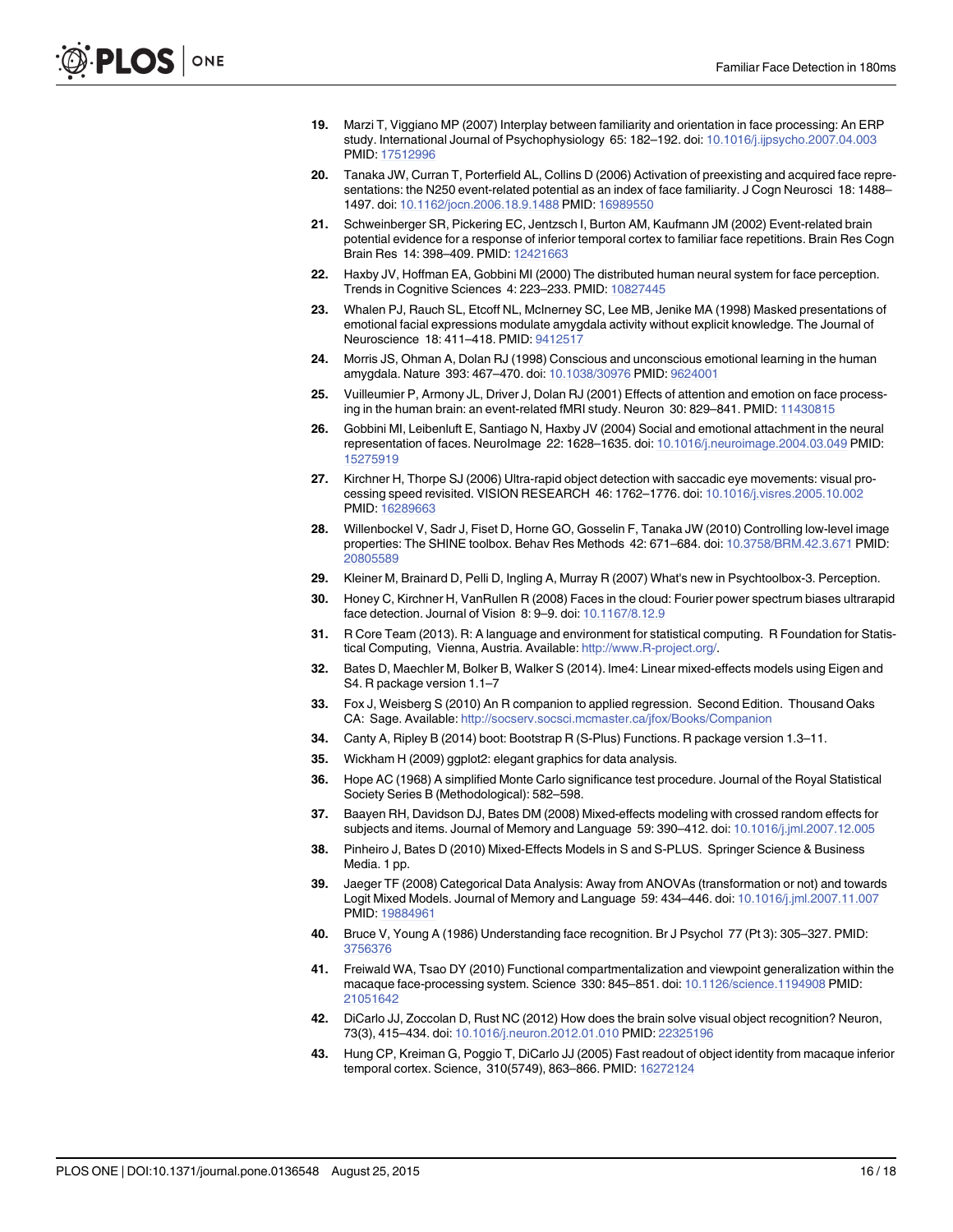- <span id="page-17-0"></span>[44.](#page-12-0) Ramon M. Perception of global facial geometry is modulated through experience. PeerJ. 2015 Mar 24; 3:e850. doi: [10.7717/peerj.850](http://dx.doi.org/10.7717/peerj.850) PMID: [25825678](http://www.ncbi.nlm.nih.gov/pubmed/25825678)
- [45.](#page-12-0) Visconti di Oleggio Castello M, Guntupalli JS, Yang H, Gobbini MI (2014) Facilitated detection of social cues conveyed by familiar faces: 1–11.
- [46.](#page-12-0) Hancock P, Bruce V, Burton AM (2000) Recognition of unfamiliar faces. Trends in Cognitive Sciences.
- [47.](#page-12-0) Herrmann MJ, Ehlis A-C, Ellgring H, Fallgatter AJ (2005) Early stages (P100) of face perception in humans as measured with event-related potentials (ERPs). J Neural Transm 112: 1073–1081. doi: [10.](http://dx.doi.org/10.1007/s00702-004-0250-8) [1007/s00702-004-0250-8](http://dx.doi.org/10.1007/s00702-004-0250-8) PMID: [15583954](http://www.ncbi.nlm.nih.gov/pubmed/15583954)
- [48.](#page-12-0) Halgren E, Raij T, Marinkovic K, Jousmäki V, Hari R (2000) Cognitive response profile of the human fusiform face area as determined by MEG. Cereb Cortex 10: 69–81. PMID: [10639397](http://www.ncbi.nlm.nih.gov/pubmed/10639397)
- [49.](#page-12-0) Furey ML, Tanskanen T, Beauchamp MS, Avikainen S, Uutela K, Hari R, et al. (2006) Dissociation of face-selective cortical responses by attention. Proc Natl Acad Sci USA 103: 1065–1070. doi: [10.1073/](http://dx.doi.org/10.1073/pnas.0510124103) [pnas.0510124103](http://dx.doi.org/10.1073/pnas.0510124103) PMID: [16415158](http://www.ncbi.nlm.nih.gov/pubmed/16415158)
- [50.](#page-12-0) Carlson TA, Hogendoorn H, Kanai R, Mesik J, Turret J (2011) High temporal resolution decoding of object position and category. Journal of Vision 11: 9–9. doi: [10.1167/11.10.9](http://dx.doi.org/10.1167/11.10.9)
- 51. Cauchoix M, Barragan-Jason G, Serre T, Barbeau EJ (2014) The Neural Dynamics of Face Detection in the Wild Revealed by MVPA. Journal of Neuroscience 34: 846–854. doi: [10.1523/JNEUROSCI.](http://dx.doi.org/10.1523/JNEUROSCI.3030-13.2014) [3030-13.2014](http://dx.doi.org/10.1523/JNEUROSCI.3030-13.2014) PMID: [24431443](http://www.ncbi.nlm.nih.gov/pubmed/24431443)
- [52.](#page-12-0) Cichy RM, Pantazis D, Oliva A (2014) Resolving human object recognition in space and time. Nat Neurosci 17: 455–462. doi: [10.1038/nn.3635](http://dx.doi.org/10.1038/nn.3635) PMID: [24464044](http://www.ncbi.nlm.nih.gov/pubmed/24464044)
- [53.](#page-13-0) Bentin S, Allison T, Puce A, Perez E, McCarthy G (1996) Electrophysiological Studies of Face Perception in Humans. J Cogn Neurosci 8: 551–565. doi: [10.1162/jocn.1996.8.6.551](http://dx.doi.org/10.1162/jocn.1996.8.6.551) PMID: [20740065](http://www.ncbi.nlm.nih.gov/pubmed/20740065)
- 54. Puce A, Allison T, McCarthy G (1999) Electrophysiological studies of human face perception. III: Effects of top-down processing on face-specific potentials. Cereb Cortex 9: 445–458. PMID: [10450890](http://www.ncbi.nlm.nih.gov/pubmed/10450890)
- [55.](#page-13-0) Eimer M (2000) The face-specific N170 component reflects late stages in the structural encoding of faces. Neuroreport 11: 2319–2324. PMID: [10923693](http://www.ncbi.nlm.nih.gov/pubmed/10923693)
- [56.](#page-13-0) Bentin S, Deouell LY (2000) Structural encoding and identification in face processing: erp evidence for separate mechanisms. Cogn Neuropsychol 17: 35–55. doi: [10.1080/026432900380472](http://dx.doi.org/10.1080/026432900380472) PMID: [20945170](http://www.ncbi.nlm.nih.gov/pubmed/20945170)
- [57.](#page-13-0) Eimer M (2000) Event-related brain potentials distinguish processing stages involved in face perception and recognition. Clinical Neurophysiology 111: 694–705. PMID: [10727921](http://www.ncbi.nlm.nih.gov/pubmed/10727921)
- [58.](#page-13-0) Caharel S, Poiroux S, Bernard C, Thibaut F, Lalonde R, Rebai M (2002) ERPs associated with familiar-ity and degree of familiarity during face recognition. Int J Neurosci 112: 1499-1512. PMID: [12652901](http://www.ncbi.nlm.nih.gov/pubmed/12652901)
- 59. Caharel S, Courtay N, Bernard C, Lalonde R, Rebaï M (2005) Familiarity and emotional expression influence an early stage of face processing: An electrophysiological study. BRAIN AND COGNITION 59: 96–100. doi: [10.1016/j.bandc.2005.05.005](http://dx.doi.org/10.1016/j.bandc.2005.05.005)
- [60.](#page-13-0) Caharel S, Ramon M, Rossion B (2014) Face Familiarity Decisions Take 200 msec in the Human Brain: Electrophysiological Evidence from a Go/No-go Speeded Task. J Cogn Neurosci 26: 81–95. PMID: [23915049](http://www.ncbi.nlm.nih.gov/pubmed/23915049)
- [61.](#page-13-0) Schweinberger SR, Huddy V, Burton AM (2004) N250r: a face-selective brain response to stimulus repetitions. Neuroreport 15: 1501–1505. PMID: [15194883](http://www.ncbi.nlm.nih.gov/pubmed/15194883)
- [62.](#page-13-0) Paller KA, Gonsalves B, Grabowecky M, Bozic VS, Yamada S (2000) Electrophysiological Correlates of Recollecting Faces of Known and Unknown Individuals. NeuroImage 11: 98–110. doi: [10.1006/](http://dx.doi.org/10.1006/nimg.1999.0521) [nimg.1999.0521](http://dx.doi.org/10.1006/nimg.1999.0521) PMID: [10679183](http://www.ncbi.nlm.nih.gov/pubmed/10679183)
- [63.](#page-13-0) Tsao DY, Moeller S, Freiwald WA (2008) Comparing face patch systems in macaques and humans. Proc Natl Acad Sci USA 105: 19514–19519. doi: [10.1073/pnas.0809662105](http://dx.doi.org/10.1073/pnas.0809662105) PMID: [19033466](http://www.ncbi.nlm.nih.gov/pubmed/19033466)
- [64.](#page-13-0) Barbeau EJ, Taylor MJ, Regis J, Marquis P, Chauvel P, Liegeois-Chauvel C (2008) Spatio temporal Dynamics of Face Recognition. Cerebral Cortex 18: 997–1009. doi: [10.1093/cercor/bhm140](http://dx.doi.org/10.1093/cercor/bhm140) PMID: [17716990](http://www.ncbi.nlm.nih.gov/pubmed/17716990)
- 65. Bobes MA, Lage Castellanos A, Quiñones I, García L, Valdes-Sosa M (2013) Timing and tuning for familiarity of cortical responses to faces. PLoS ONE 8: e76100. doi: [10.1371/journal.pone.0076100](http://dx.doi.org/10.1371/journal.pone.0076100) PMID: [24130761](http://www.ncbi.nlm.nih.gov/pubmed/24130761)
- 66. Cloutier J, Kelley WM, Heatherton TF (2011) The influence of perceptual and knowledge-based familiarity on the neural substrates of face perception. Soc Neurosci 6: 63–75. doi: [10.1080/](http://dx.doi.org/10.1080/17470911003693622) [17470911003693622](http://dx.doi.org/10.1080/17470911003693622) PMID: [20379899](http://www.ncbi.nlm.nih.gov/pubmed/20379899)
- 67. Natu V, O'Toole AJ (2011) The neural processing of familiar and unfamiliar faces: A review and synopsis. British Journal of Psychology 102: 726–747. doi: [10.1111/j.2044-8295.2011.02053.x](http://dx.doi.org/10.1111/j.2044-8295.2011.02053.x) PMID: [21988381](http://www.ncbi.nlm.nih.gov/pubmed/21988381)